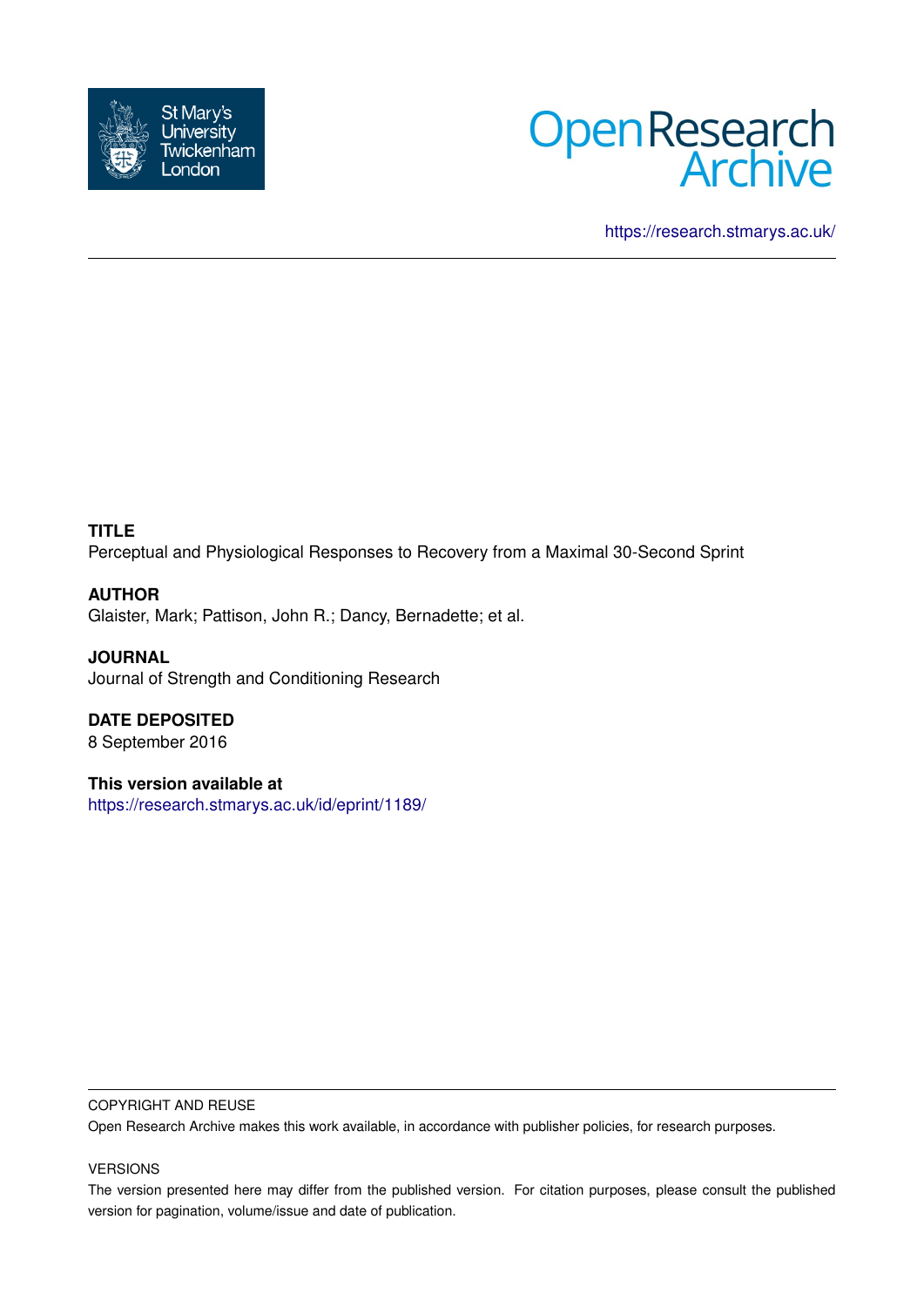# **Perceptual and Physiological Responses to Recovery from a Maximal 30 s Sprint**

MARK GLAISTER, JOHN R. PATTISON, BERNADETTE DANCY, AND GILLIAN MCINNES.

# **Affiliation**

*School of Human Sciences, St Mary's University College, Strawberry Hill, Twickenham TW1 4SX, UK*. 2 *School of Health Sciences, UWIC, Cardiff CF5 2YB, UK*

# **Corresponding Author:**

Dr M Glaister

School of Human Sciences

St Mary's University College

Waldegrave Road

Strawberry Hill

Twickenham, UK.

Phone: 0208 240 4012

Fax: 0208 240 4212

E-mail: Glaistem@smuc.ac.uk

Brief running head: Perceptual responses in recovery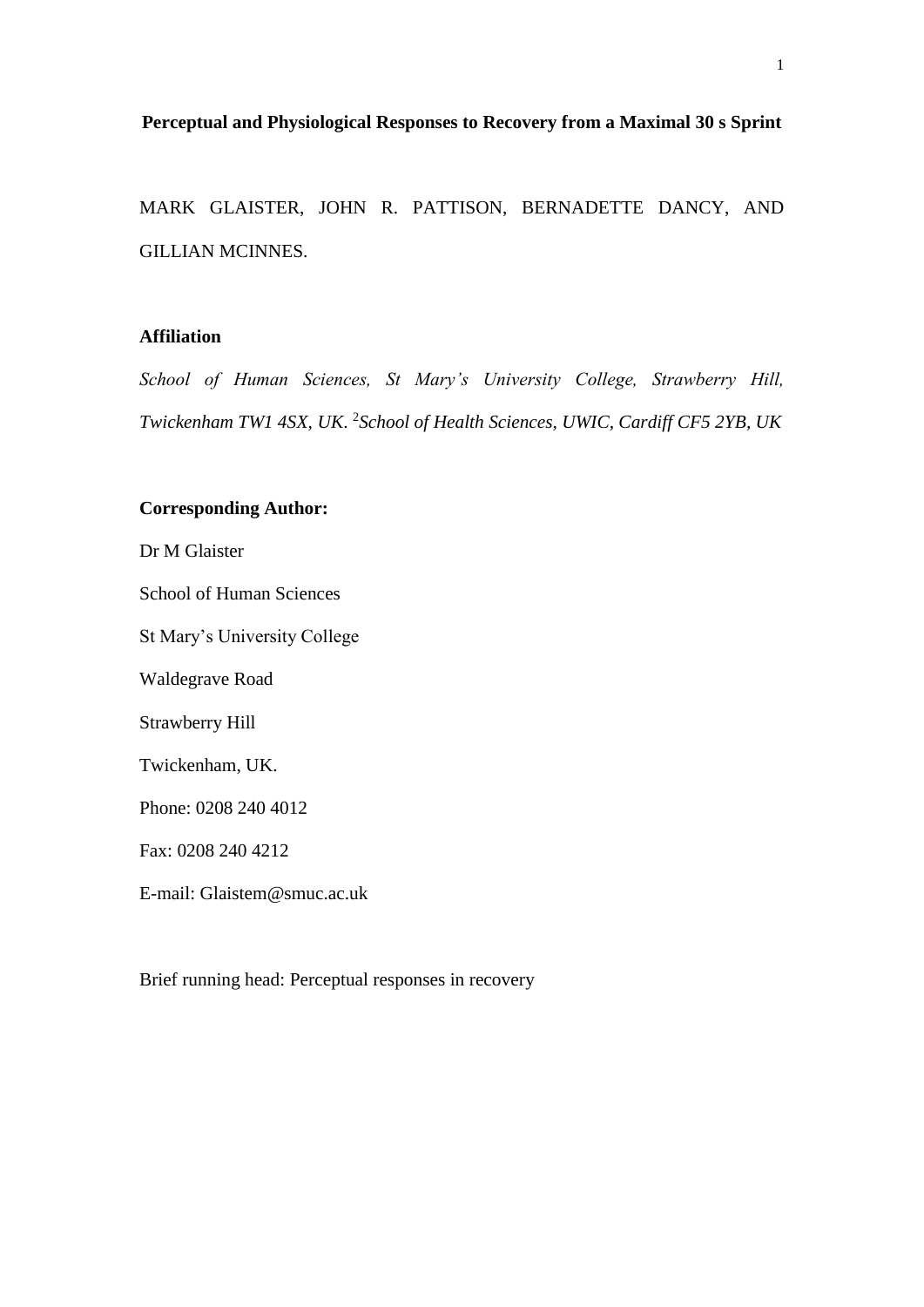# **Perceptual and Physiological Responses to Recovery from a Maximal 30 s Sprint**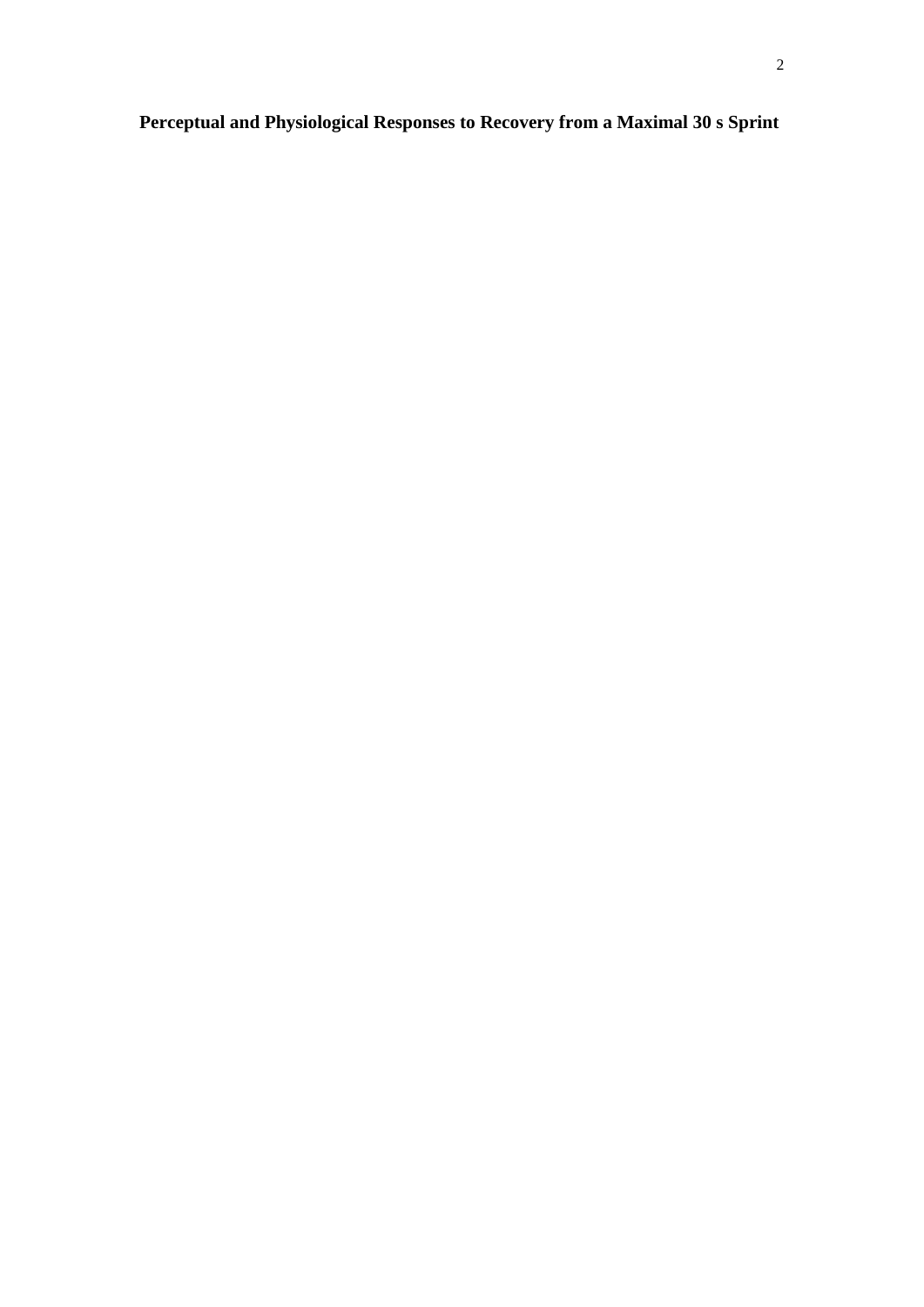#### **ABSTRACT**

The aims of this study were to evaluate perceptions of post-exercise recovery and to compare patterns of perceived recovery with those of several potential mediating physiological variables. 17 well-trained men (age:  $22 \pm 4$  years; height:  $1.83 \pm 0.05$  m; body mass:  $78.9 \pm 7.6$  kg; and body fat:  $11.1 \pm 2.2$ %) completed 10 sprint trials on an electromagnetically-braked cycle ergometer. Trial 1 evaluated peak power via a 5 s sprint. The remaining trials evaluated: a) the recovery of peak power following a maximal 30 s sprint using rest intervals of 5, 10, 20, 40, 80, and 160 s; b) perceived recovery via visual analogue scales; and c) physiological responses during recovery. The time point in recovery at which individuals perceived they had fully recovered was  $163.3 \pm 57.5$  s. Power output at that same time point was  $83.6 \pm 5.2$ % of peak power. There were no significant differences between perceived recovery and the recovery processes of  $\dot{V}O_2$  or minute ventilation  $(\dot{V}_E)$ . Despite differences in the time-courses of perceived recovery and the recovery of power output, individuals are able to closely predict full recovery without the need for external timepieces. Moreover, the time-course of perceived recovery is similar to that of  $\text{VO}_2$  and  $\text{V}_\text{E}$ .

*Key words*: Perceived exertion, Wingate, sprinting, power output.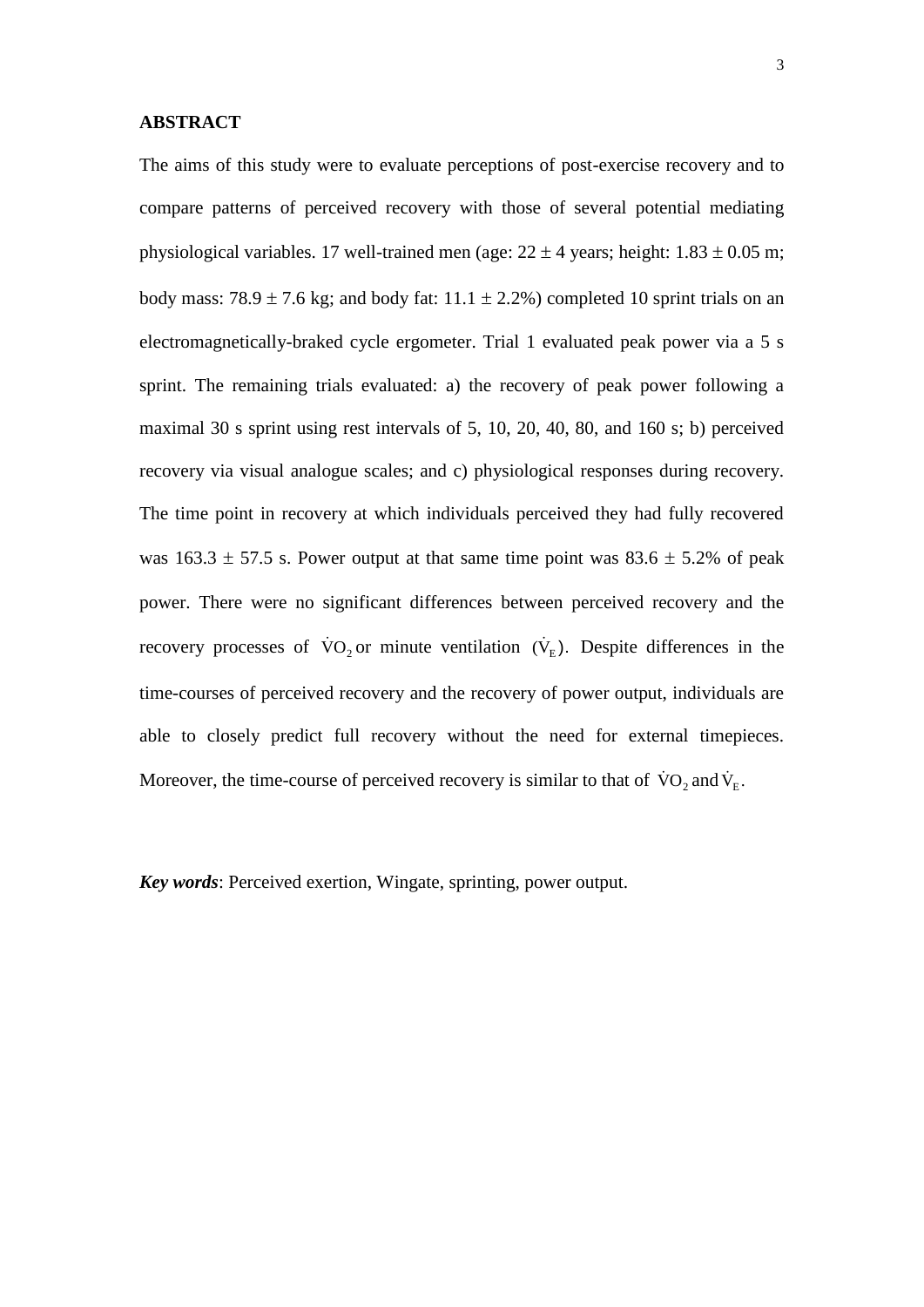#### **INTRODUCTION**

Over the last 50 years a considerable amount of research has been conducted into the development of a ratio scale for evaluating perceived exertion during exercise. The 15-point scale developed by Borg (1970) has received the greatest attention in various forms of exercise and across a variety of populations. Whilst the scale was developed to additionally provide an indication of heart rate, the association between perception of effort and exercise intensity follows an exponential pattern, the mechanisms of which involve the complex integration of various central and peripheral signals (Borg, 1982). Although the relative importance of those central and peripheral components of perceived exertion remain largely elusive, if those perceptions can be used reliably to indicate the physical strain associated with exercise, then it is possible that those same signals could also be used to evaluate recovery after exercise. If so, perceived recovery could be an invaluable tool for regulating interval training where the magnitude of recovery between work bouts determines the overall training stimulus and the subsequent adaptive responses.

Whilst the evaluation of perceptual responses during short-term post-exercise recovery has already received some attention (Allen & Pandolf, 1977; Noble, 1979; Robertson, Nixon, Caspersen, Metz, Abbott, et al., 1992; Swank & Robertson, 2002), the evaluation of those perceptions has been determined using perceived exertion scales designed to evaluate perceptions of effort during exercise. Moreover, none of the aforementioned investigations linked perceptual responses to the recovery of exercise performance. The aims of the present study were therefore: a) to evaluate the pattern of perceived recovery and to compare perceived recovery with the recovery of power output; and b) to compare the pattern of perceived recovery with those of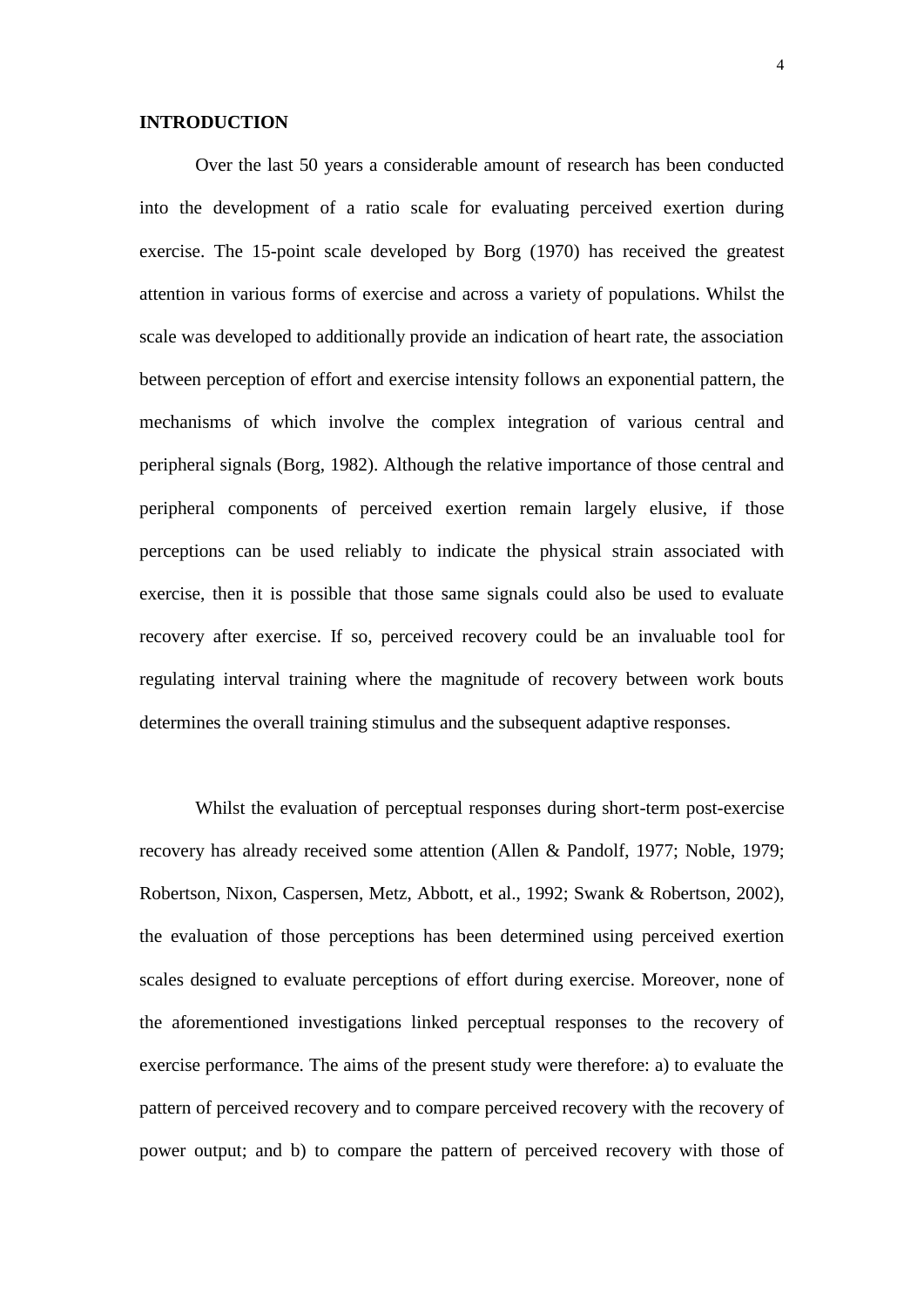several physiological variables which have been implicated as potential mediating factors in perceptual responses (Hampson, St Clair Gibson, Lambert, & Noakes, 2001).

### **METHODS**

## *Experimental Approach to the Problem*

During the 10 week period of investigation, participants completed 10 physiological trials, at approximately the same time of day, with an average of  $7 \pm 4$ days between each. All trials were completed in an air-conditioned laboratory maintained at a constant temperature of  $18^{\circ}$ C. Participants were instructed to maintain their normal diet throughout the testing period, to avoid food and drink in the hour before testing, and to avoid strenuous exercise 24 hours prior to each trial. Trial 1 was a baseline trial to establish peak power output over 5 s and to familiarise participants with the equipment and the demands of a 30 s maximal cycle sprint test. Trials  $2 - 7$ involved participants performing a 30 s maximal sprint followed by a predetermined stationary rest period and a subsequent 5 s sprint to determine the recovery of peak power output. Trials 8 and 9 were used to establish individual perceptions of recovery following a 30 s maximal sprint, and the extent to which individuals had recovered when they perceived they were fully recovered. Trial 10 involved the evaluation of various physiological variables during recovery from a 30 s sprint in an attempt to explain individual perceptions of recovery. Trials  $2 - 7$  were randomized, with trials 8 and 9 included in the randomisation process after participants had experienced two of the experimental trials. In effect, it was felt important for participants to experience the test before evaluating perceptions of recovery. Trial 10 was the final trial of the investigation.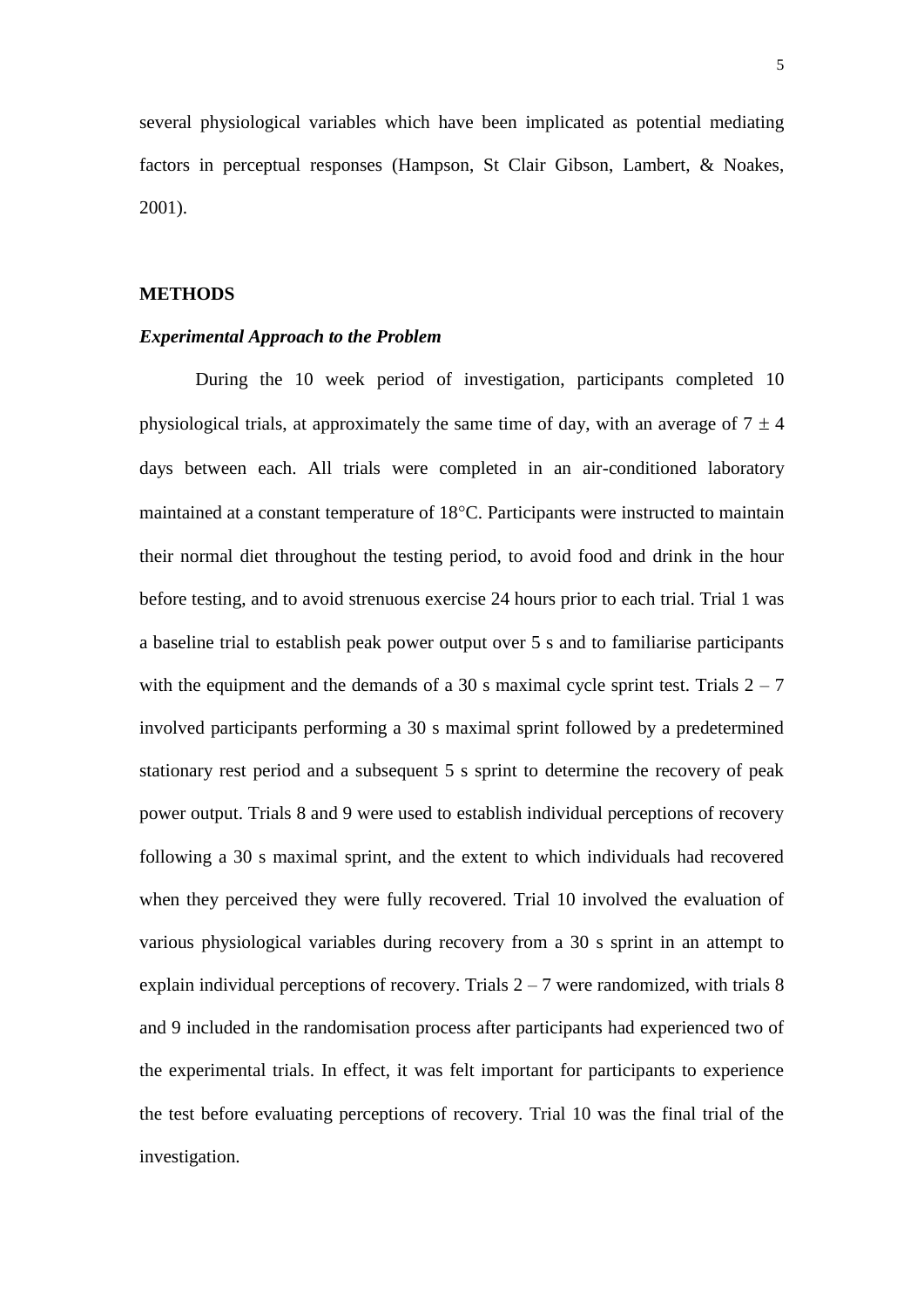# *Subjects*

Seventeen well-trained male strength & conditioning and sport science students volunteered for the study which was approved by ……………………… Ethics Committee. Prior to testing, participants received written and verbal instructions regarding the nature of the investigation and completed a training history questionnaire, which indicated that all had been actively involved in sport for approximately 14 years. Times spent training and competing each week were reported as  $8.8 \pm 4.9$  hours and  $5.0 \pm 3.8$  hours, respectively. Prior to commencement of the study, all participants completed a health-screening questionnaire and provided written informed consent. Means ± standard deviation for age, height, body mass, and estimated body fat (Durnin & Womersley, 1974) of the participants were:  $22 \pm 4$ years,  $1.83 \pm 0.05$  m,  $78.9 \pm 7.6$  kg, and  $11.1 \pm 2.2$ % respectively.

# *Equipment*

All sprints were performed on an electro-magnetically braked cycle ergometer (Lode Excalibur Sport, Groningen, Holland), which was fitted with standard pedals, toe-clips, and straps, and interfaced with a computer to enable high-frequency logging of the flywheel angular velocity. Perceptions of recovery were recorded using a 20 cm visual analogue scale (VAS) ranging from 'not at all recovered' to 'completely recovered'. Core temperature was monitored using a tympanic thermistor probe (Model CD, Edale Instruments (Cambridge) Ltd., Longstanton, UK). Blood lactate was evaluated from capillary puncture using an automated analyser (Biosen C-Line, EKF Diagnostic, Ebendorfer Chaussee 3, Germany). The analyser was calibrated before all trials in accordance with the manufacturer's instructions. Heart rates were monitored at 5 s intervals using heart rate monitors (Polar S610, Polar Electro Oy,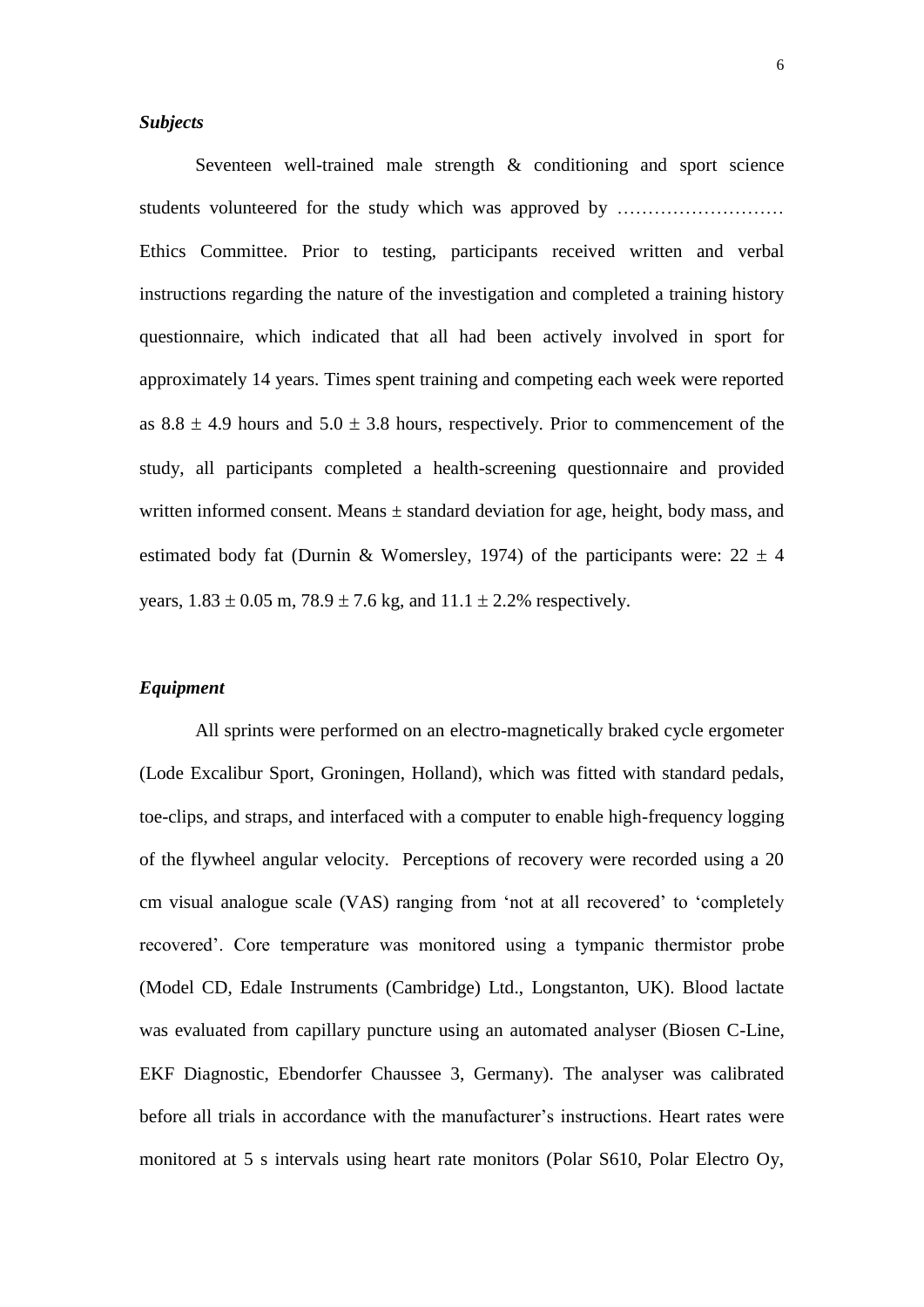Kempele, Finland). All respiratory measures were made from expired air (breath-bybreath) using an on-line gas analyser (Jaeger Oxycon Pro, Hoechberg, Germany). The analyser was calibrated before each test using oxygen and carbon dioxide gases of known concentrations (Cryoservice, Worcester, UK) and the flowmeter was calibrated using a 3-litre syringe (Viasys Healthcare GmbH, Hoechberg, Germany). During the tests participants breathed room air through a facemask (Hans Rudolph, Kansas City, MO, USA) that was secured in place by a head-cap assembly (Hans Rudolph, Kansas City, MO, USA).

#### *Procedures*

# *Trial 1*

On arrival at the laboratory, height, body mass, and estimated body fat (determined from the sum of four skinfolds) were recorded for each subject. Participants then performed a four-minute warm-up on the cycle ergometer at a power output of 100 W. The same warm-up procedure was used for all trials. The saddle height and handlebar position for each subject were determined before the first trial and remained constant for all subsequent trials. On completion of the warm up and starting from a stationary position, participants performed a series of  $3 \times 5$  s maximal cycle sprints interspersed with three-minute stationary rest periods to determine individual measures of peak power output. A torque factor of  $0.7 \text{ Nm}\text{-kg}^{-1}$  was used for all sprint trials and participants were verbally encouraged to give maximal effort. On completion of the third sprint, participants cycled for a further three minutes at a power output of 100 W before performing a 30 s maximal cycle sprint for familiarisation purposes. After all trials, participants completed a cool-down by cycling at 100 W for a minimum of five minutes.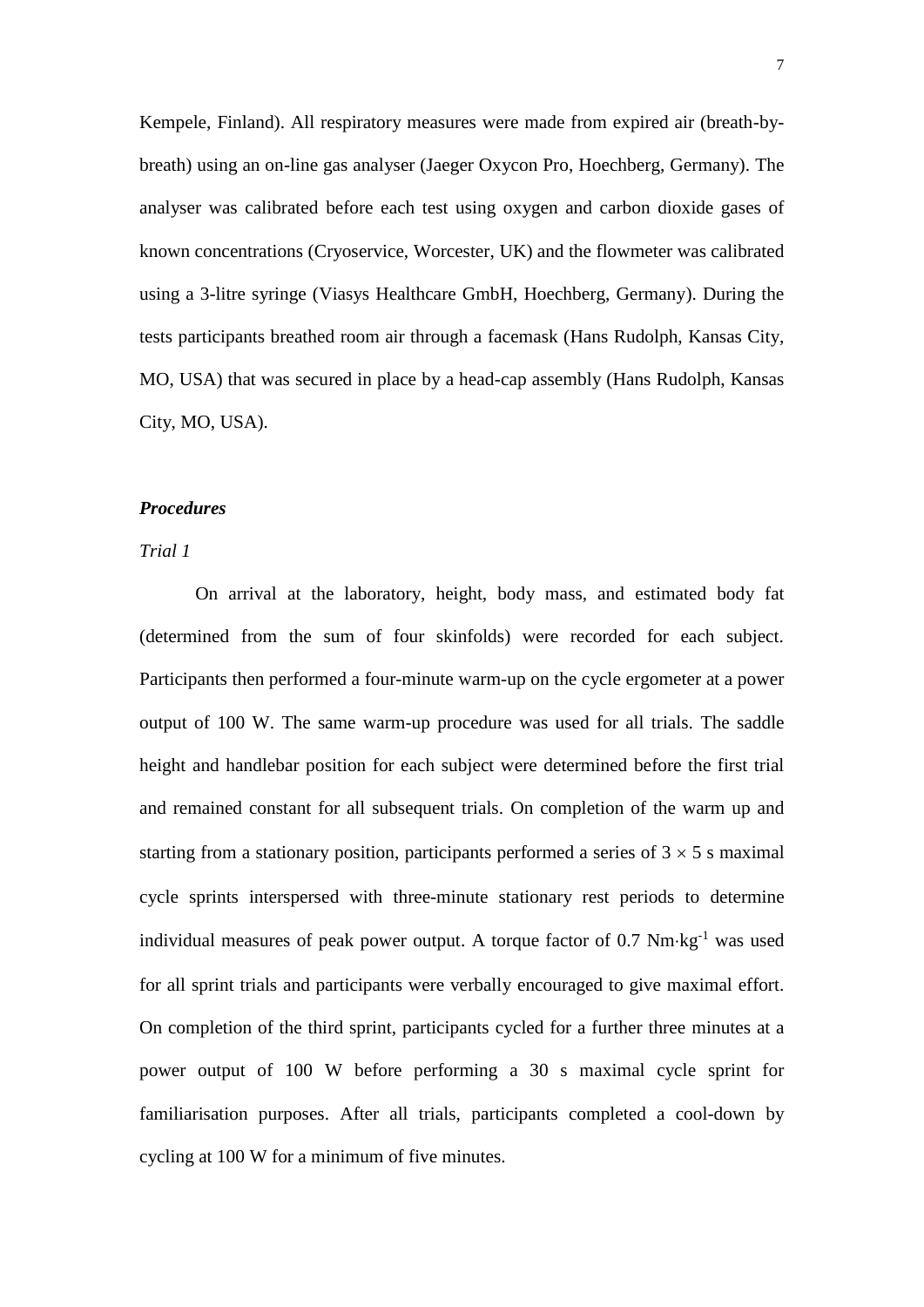# *Trials 2 – 7*

After the warm-up, and from a rolling starting power output of 100 W, participants completed a 30 s maximal sprint. On completion of the sprint, participants were instructed to remain stationary on the ergometer for a period of between 5 s and 160 s before performing a 5 s maximal sprint. Information on the duration of the recovery period was withheld from the subject in every trial and the computer screen was obscured from view. Since it was anticipated that the recovery of peak power output would likely follow a bi-phasic pattern (Bogdanis, Nevill, Boobis, Lakomy, & Nevill, 1995), the following recovery periods were used: 5 s, 10 s, 20 s, 40 s, 80 s, and 160 s.

# *Trials 8 and 9*

In trials 8 and 9, participants followed the same procedure as in trials  $2 - 7$  up to the point at which they completed the 30 s sprint. In trial 8, on completion of the 30 s sprint, participants remained stationary on the ergometer and were asked to indicate, by placing a mark on the VAS at the same time points used for trials  $2 - 7$ , the extent to which they felt they had recovered their ability to perform a subsequent 5 s sprint. To prevent visual feedback from influencing the results, a fresh VAS was used for each time point in the recovery process. In addition, participants were asked to indicate at what point in the recovery process they felt they had fully recovered. In trial 9, participants completed the same procedure as in trial 8, with the additional element of performing a maximal 5 s sprint at the time point in recovery at which they had previously indicated that they felt they had fully recovered.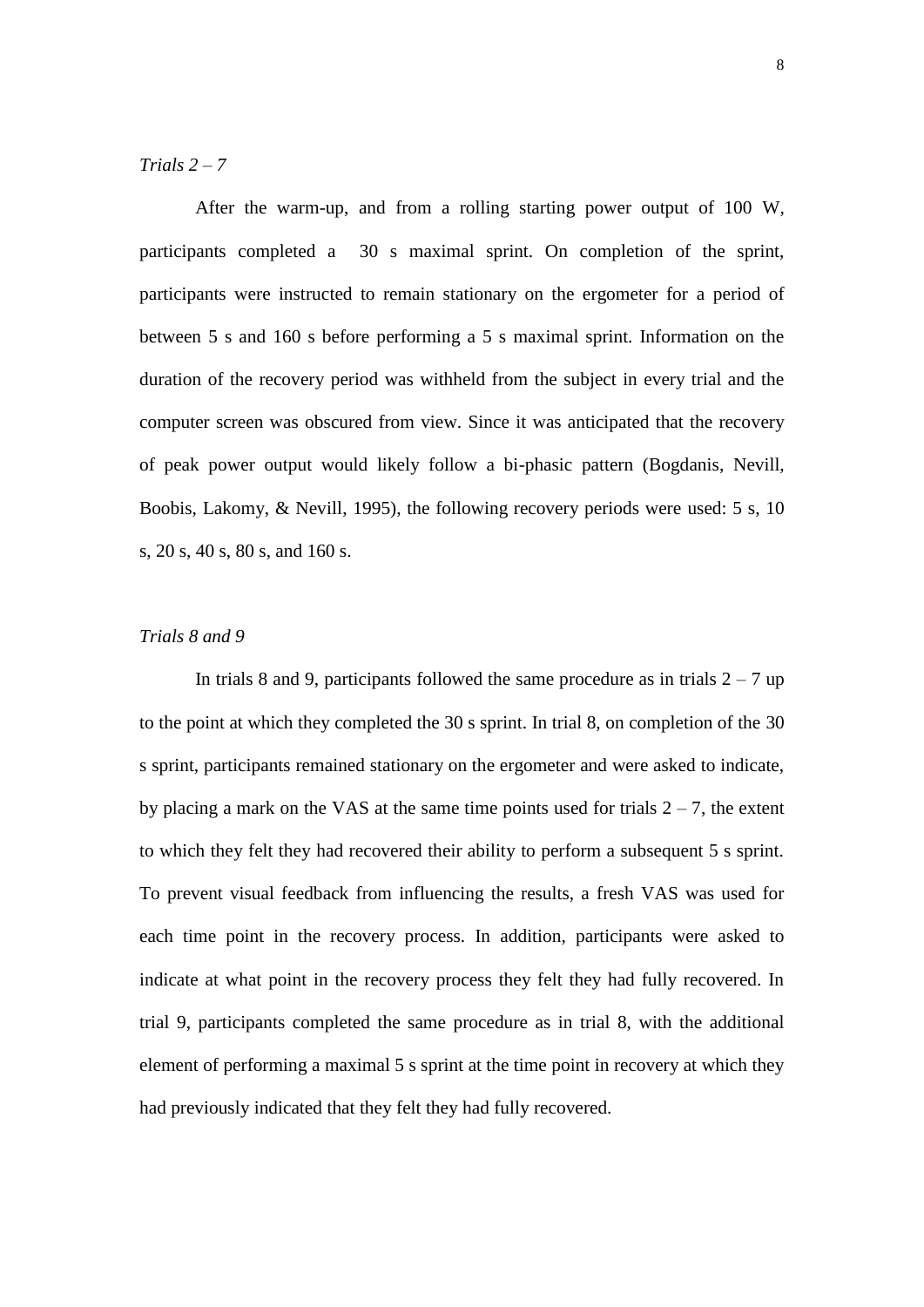In trial 10, following the fitting of the face mask and headgear, the tympanic thermistor, and the heart rate monitor, participants were asked to remain stationary on the ergometer for a period of three minutes to enable baseline physiological measurements to be recorded. After a further four-minute warm-up period, participants performed a 30 s maximal sprint followed by a five-minute recovery period during which the following physiological measurements were recorded: heart rate, blood lactate, core temperature, oxygen uptake  $(\dot{V}O_2)$ , minute ventilation  $(\dot{V}_E)$ , and breathing frequency. Blood lactate and core temperature measurements were made at 40 s intervals during the recovery period.

# *Statistical Analysis*

All statistical analyses were conducted using the Statistical Package for the Social Sciences (SPSS for Windows, SPSS Inc., Chicago, IL). Measures of centrality and spread are presented as means  $\pm$  standard deviation. The possibility of learning or training effects influencing the outcome of the experiment was evaluated by conducting a one-way ANOVA on peak and mean power output in the 30 s sprints, in trial order. Synchronisation of the gas analysis data between participants was achieved using linear interpolation at 5 s intervals throughout recovery after eliminating values that were outside four standard deviations of the midpoint of a rolling 20 breath mean (attributed to 'noise') (Rossiter, Ward, Kowalchuk, Howe, Griffiths, et al., 2002). Differences in perceptions of recovery between trials 8 and 9 were evaluated using a two-way ANOVA, with mean values from each time point subsequently used to investigate the pattern of the recovery process. The recovery data from all the physiological variables were converted to percentages, with values at the end of the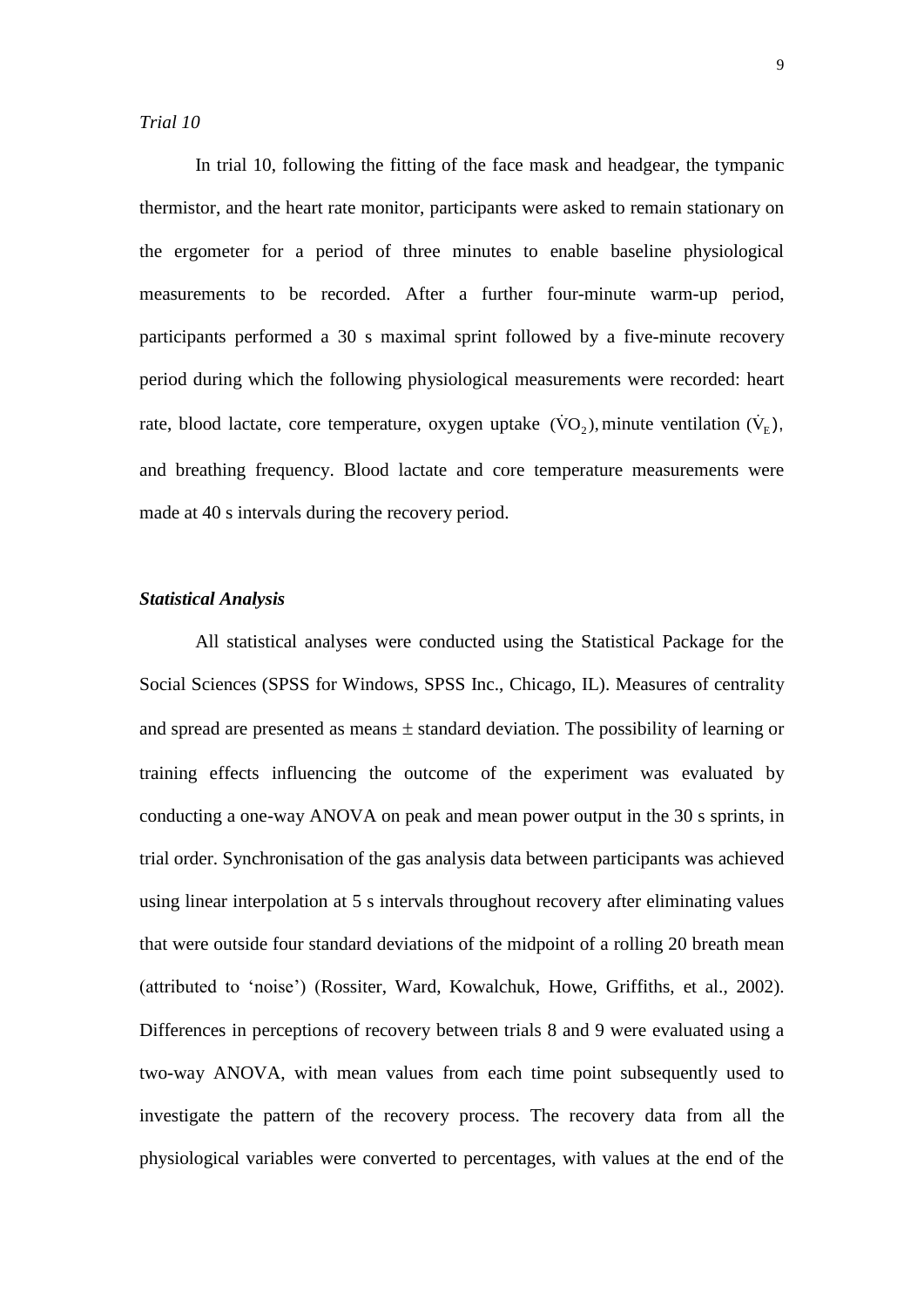30 s sprint used as the reference point for zero recovery, and with mean resting values from the start of Trial 10 used as the reference for full recovery. The recovery of peak power was also determined as percentage data, with peak power from the 5 s sprints in Trial 1 considered as the reference for full recovery. Differences between perceptions of full recovery and the recovery of power output at the same time point were evaluated using a Wilcoxon matched-pairs test. Differences between perceived recovery and both power output and physiological recovery were evaluated using twoway ANOVA tests with repeated measures on both factors.  $\alpha$  was set at 0.05 for all analyses. Significant effects were followed up using Bonferroni-adjusted *post hoc* analyses. Non-significant effects were followed up by applying monoexponential models to characterise the kinetics of the corresponding recovery response for each individual using a non-linear least-squares fitting procedure (XLfit, IDBS Ltd, Guildford, UK). Models were developed using the same approach previously used for off-transient phosphocreatine (PCr) and  $\rm \dot{VO}_2$  recovery kinetics (Rossiter et al., 2002):  $\Delta X_{(t)} = X_0 + \Delta X_{(ss)}(1-e^{(-t/\tau)})$ ; where X is the physiological variable concerned,  $t =$  time,  $\Delta X_{(ss)}$  is the asymptotic value to which X projects, and  $\tau$  is the time constant of the response (note: since in all cases, recovery at time point zero was zero, the first term on the right hand side of the equation was redundant). Resultant time constants were subsequently compared using Pearson correlations.

#### **RESULTS**

#### *Sprint performance*

There was no significant effect of trial order on values of peak  $(F_{(4,34,69.51)} =$ 1.572,  $p = 0.187$ ) or mean ( $F_{(8,128)} = 1.453$ ,  $p = 0.181$ ) power output in the 30 s sprints (grand means:  $960 \pm 146$  W and  $729 \pm 86$  W, respectively).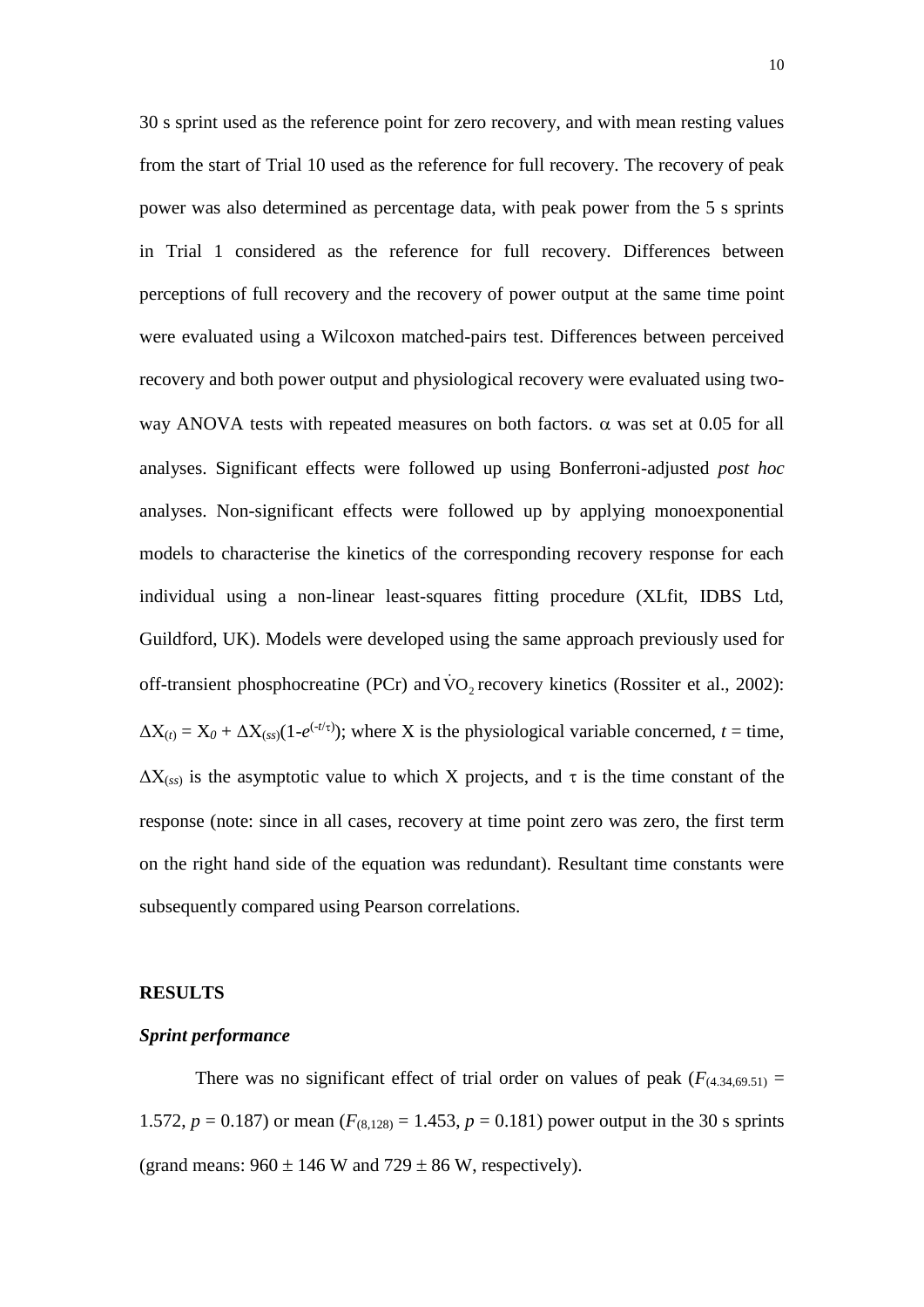# *Perceived recovery versus the recovery of power output*

There were no significant differences between trials 8 and 9 on perceptions of recovery following the 30 s sprint  $(F_{(1,16)} = 4.350, p = 0.056)$ . The patterns of perceived recovery and the recovery of power output, including the results of the *post hoc* analysis, are presented in Figure 1. The time in recovery at which individuals perceived they had fully recovered was  $163.3 \pm 57.5$  s, at which point, power output was 83.6  $\pm$  5.2% of peak power. In effect, individuals significantly ( $p < 0.001$ ) underestimated full recovery by 16.4% (95% likely range: 13.7 to 19.0%). Analysis of the data revealed a significant effect of variable ( $F_{(1,16)} = 16.99$ ,  $p < 0.001$ ), time  $(F_{(2.5,40,3)} = 299.75, p < 0.001)$ , and variable  $\times$  time  $(F_{(2.7,42,8)} = 11.68, p < 0.001)$ .

### *Perceived versus cardiopulmonary recovery*

The recovery patterns of the various cardiopulmonary factors are presented in Figure 2, with patterns of actual recovery presented in Figure 3. There was a significant effect of time  $(p < 0.001)$  on each variable. There were also significant variable  $\times$  time interactions for  $\text{VO}_2(F_{(3.07,49.19)} = 4.55, p = 0.006)$ ,  $\text{V}_E(F_{(5,80)} = 20.24, p$  $0.001$ , breathing frequency  $(F_{(2.21,35.32)} = 56.43, p < 0.001$ , and heart rate  $(F_{(2.27,36.32)} = 17.539, p < 0.001)$ . Significant differences between variables were only observed in analyses involving breathing frequency  $(F_{(1,16)} = 120.90, p < 0.001)$  and heart rate  $(F_{(1,16)} = 50.14, p < 0.001)$ . Moreover, *post hoc* analyses were only able to detect differences in contrasts involving breathing frequency and heart rate. Time constants for perceived recovery,  $\rm \dot{VO}_2$ , and  $\rm \dot{V}_E$  were 86.2  $\pm$  33.2 s, 61.5  $\pm$  15.3 s, and 92.3  $\pm$  36.3 s, respectively. Correlations between the time constants of perceived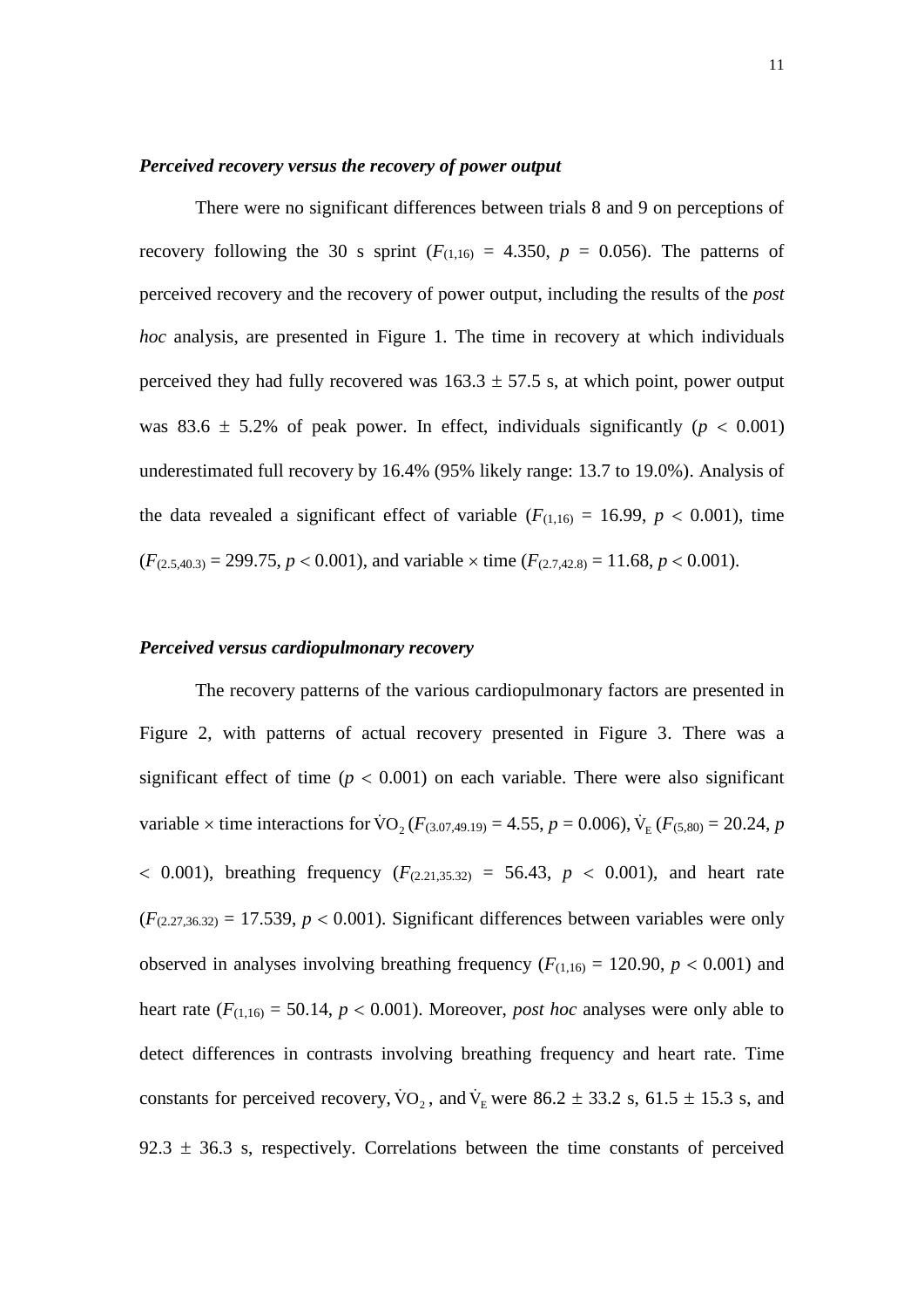recovery and both  $\overline{VO}_2$  and  $\overline{V}_E$  were -0.10 (95% likely range: -0.56 to 0.40) and 0.23 (95% likely range: *-*0.28 to 0.64), respectively.

#### *Perceived versus peripheral recovery*

The patterns of perceived recovery versus the recovery patterns of blood lactate, and core temperature are presented in Figure 4, with actual blood lactate and core temperature responses presented in Figure 5. The analysis revealed significant differences between the process of perceived recovery, and those of blood lactate  $(F_{(1,16)} = 14.22, p = 0.002)$  and core temperature  $(F_{(1,16)} = 121.74, p < 0.001)$ . There was a significant effect of time for perceptual responses and core temperature in recovery  $(F_{(1.49,23.76)} = 15.91, p < 0.001)$ . Significant interactions were observed between the patterns of perceived recovery and those of blood lactate  $(F_{(1.01,16.21)} =$ 13.81,  $p = 0.002$ ), and core temperature  $(F_{(2,32)} = 12.44, p < 0.001)$ . Post hoc analyses revealed significant differences between all contrasts (See Figure 4).

# **DISCUSSION**

The aims of this study were to evaluate post-exercise perceptions of recovery and to compare the pattern of those perceptions with the recovery patterns of several potential mediating physiological variables. The results revealed significant differences between the patterns of perceived recovery and the recovery of peak power output. In effect, individuals significantly underestimated recovery in the early stages of the process, with the two patterns converging as time progressed. Nevertheless, the results revealed a relatively small (given the absence of any external reference of elapsed time), but significant underestimation of the time to full recovery. In a recent investigation it was established that individuals were able to maintain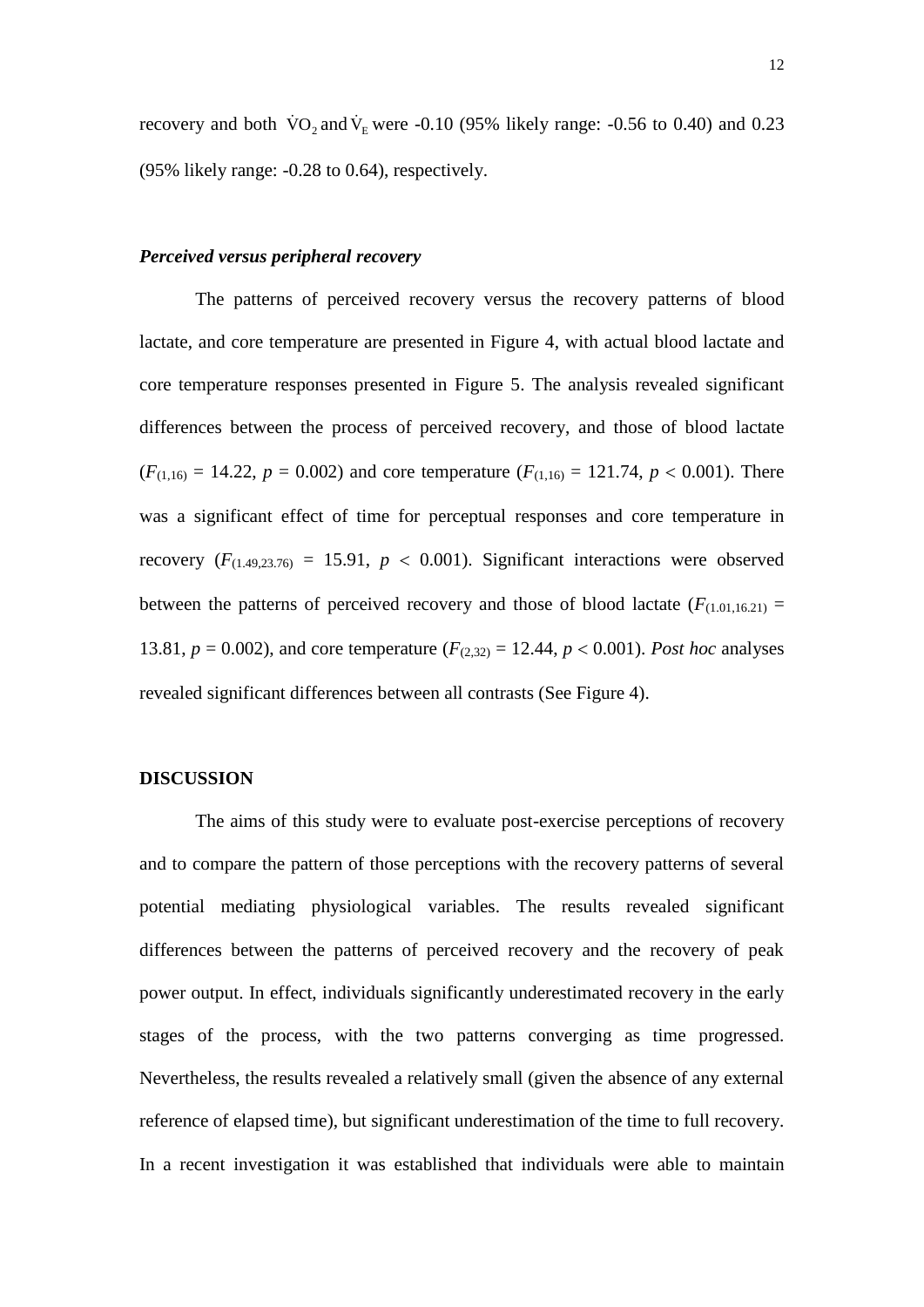performance in a multiple sprint test  $(12 \times 30 \text{ m})$  when left to choose their own between-sprint recovery durations (Glaister, Witmer, Clarke, Guers, Heller, et al., 2010). Moreover, after completion of the first two sprints, the duration of those selfselected recovery periods was not significantly different within individuals. Whilst the underestimation of full recovery in the present study appears to conflict with these findings, the 30 s sprint in the present study was designed to largely deplete PCr stores (Walter, Vandenborne, McCully, & Leigh, 1997). In contrast, the 5 s sprints used by Glaister et al. (2010) would only partially reduce PCr stores and as such, any slight underestimation of full recovery would be unlikely to affect peak power output, at least in the early stages of the protocol. Indeed, the idea of a slight underestimation of full recovery in the Glaister et al. (2010) investigation may explain why the duration of perceived recovery was adjusted (lengthened) by the participants following completion of the first two sprints.

The pattern of perceived recovery was similar to that observed in studies which have investigated perceptual responses during recovery using perceived exertion scales (Allen & Pandolf, 1977; Noble, 1979; Swank & Robertson, 2002). Although Robertson et al. (1992) noted a more linear response, the authors also found a similar non-linear pattern when perceptual responses were constrained to feelings of strain associated with ventilatory effort. Whilst it is difficult to say whether perceptions of recovery are the same as those derived using perceived exertion scales, the similarities between the two processes combined with the fact that ratings of perceived exertion do not return to baseline immediately upon cessation of exercise suggests that they may be.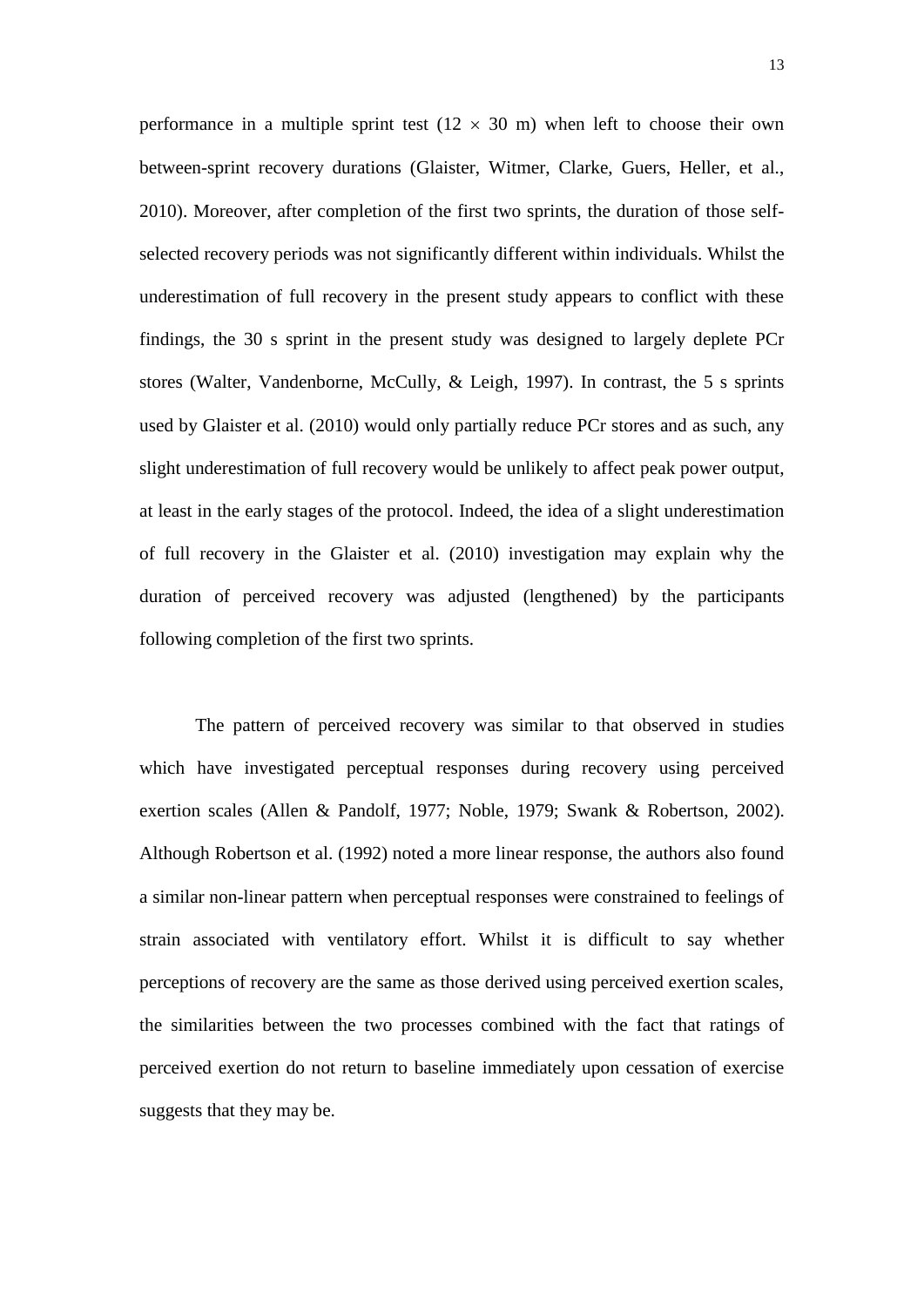Despite the absence of any significant differences between the recovery kinetics of perceptual responses and those of  $\overline{VO}_2$  and  $\overline{V}_E$ , the time constants of the corresponding monoexponential recovery kinetics were poorly correlated. Moreover, although *post hoc* tests were unable to detect any significant differences, the results suggest that time was affecting the degree of similarity between perceptual and both  $\rm \dot{VO}_2$  and  $\rm \dot{V}_E$  kinetics. Previous research into the relationship between perceptual responses during recovery and  $\overline{VO}_2$  have shown that, despite similarities in recovery patterns, the two processes appear to be unrelated since their kinetics become dissociated under conditions of induced-alkalosis (Swank & Robertson, 2002) and hyperoxia (Allen & Pandolf, 1977). Indeed, research into the link between  $\rm{VO}_{2}$  and perceptual responses during exercise suggests that, despite evidence of a positive relationship ( $r = 0.76$  to 0.97), particularly when  $\overline{VO}_2$  is expressed as a percentage of VO<sub>2max</sub> (Sargeant & Davies, 1973; Skinner, Hutsler, Bergsteinova, & Buskirk, 1973),  $\overline{v}O_2$  is unlikely to directly influence perceptual responses since its kinetics cannot, it appears, be consciously monitored (Mihevic, 1981). In contrast,  $\dot{V}_E$ , which has also been shown to strongly correlate  $(r = 0.61$  to 0.94) with perceived exertion during high (greater than approximately 70%  $\rm \dot{VO}_{2max}$ ) (Robertson, 1982), rather than low-intensity exercise (Edwards, Melcher, Hesser, Wigertz, & Ekelund, 1972; Cafarelli & Noble, 1976) and, in some instances, with perceptions of strain in recovery (Robertson et al., 1992; Swank & Robertson, 2002), may well explain recovery perceptions. Previous research comparing perceptions of exercise intensity with  $\dot{V}_E$  has suggested that the strong correlation between the two variables at high exercise intensities is due to afferent feedback from mechanoreceptors associated with the recruitment of ancillary muscles of respiration (Robertson, 1982). Since these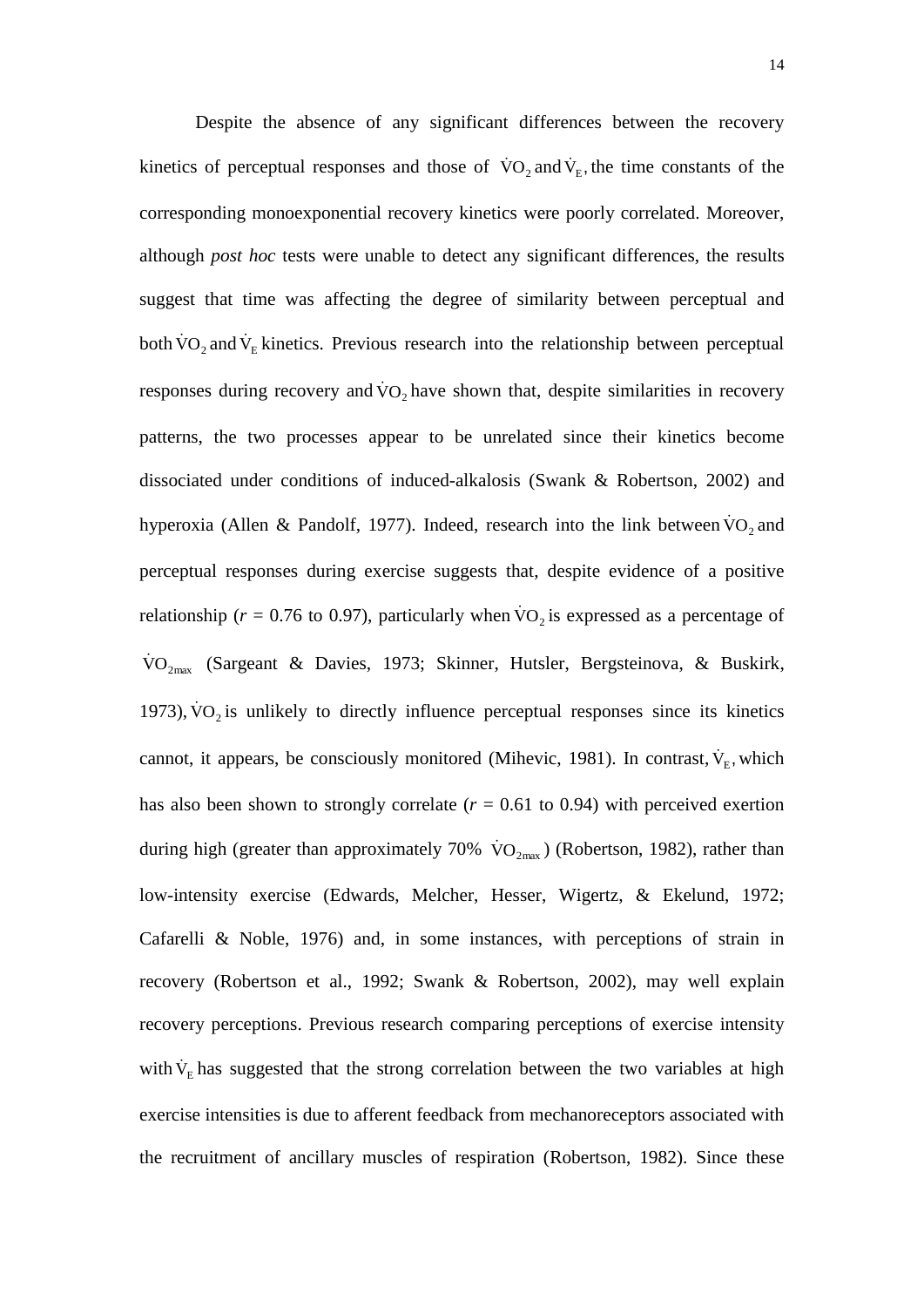same muscles remain highly activated during the early stages of recovery, the same process may also explain the link between  $\dot{V}_E$  and perceived recovery. Moreover, the reduced activation of the aforementioned ancillary muscles as recovery progresses may explain the non-significant widening gap between  $\dot{V}_E$  and perceptual responses over time and as such explain the variable  $\times$  time interaction. However, if  $V_{E}$  can explain perceptual responses, aside from a possible homogeneity effect and a limited number of data points with which to model the perceptual responses, it is difficult to reason why their respective time constants were poorly correlated.

Although the link between perceptual responses and  $\dot{V}_E$  appears to hold for both exercise and recovery, the same does not appear to be true for breathing frequency. Previous research examining the relationship between perceptual responses and respiratory variables during exercise has reported similar correlations between perceptions of exertion and breathing frequency as those reported for perceptual responses and  $\dot{V}_{E}$  (Pandolf, Cafarelli, Noble, & Metz, 1972; Noble, Metz, Pandolf, & Cafarelli, 1973; Kamon Pandolf, & Cafarelli, 1974). Conversely, whilst similar patterns of breathing frequency and  $\dot{V}_E$  have been observed in recovery after exercise (Allen & Pandolf, 1977; Robertson et al., 1992; Swank & Robertson, 2002), none of the studies observed a significant relationship between perceptual responses and breathing frequency. However, previous research into perceptual responses during recovery utilized end-exercise intensities  $\leq \text{VO}_{2\text{max}}$  as the starting point for recovery. In contrast, the present study used a much higher exercise intensity in order to provide a more complete description of the recovery process. As a result, the rapid decline in breathing frequency in the early stages of recovery, in comparison to the much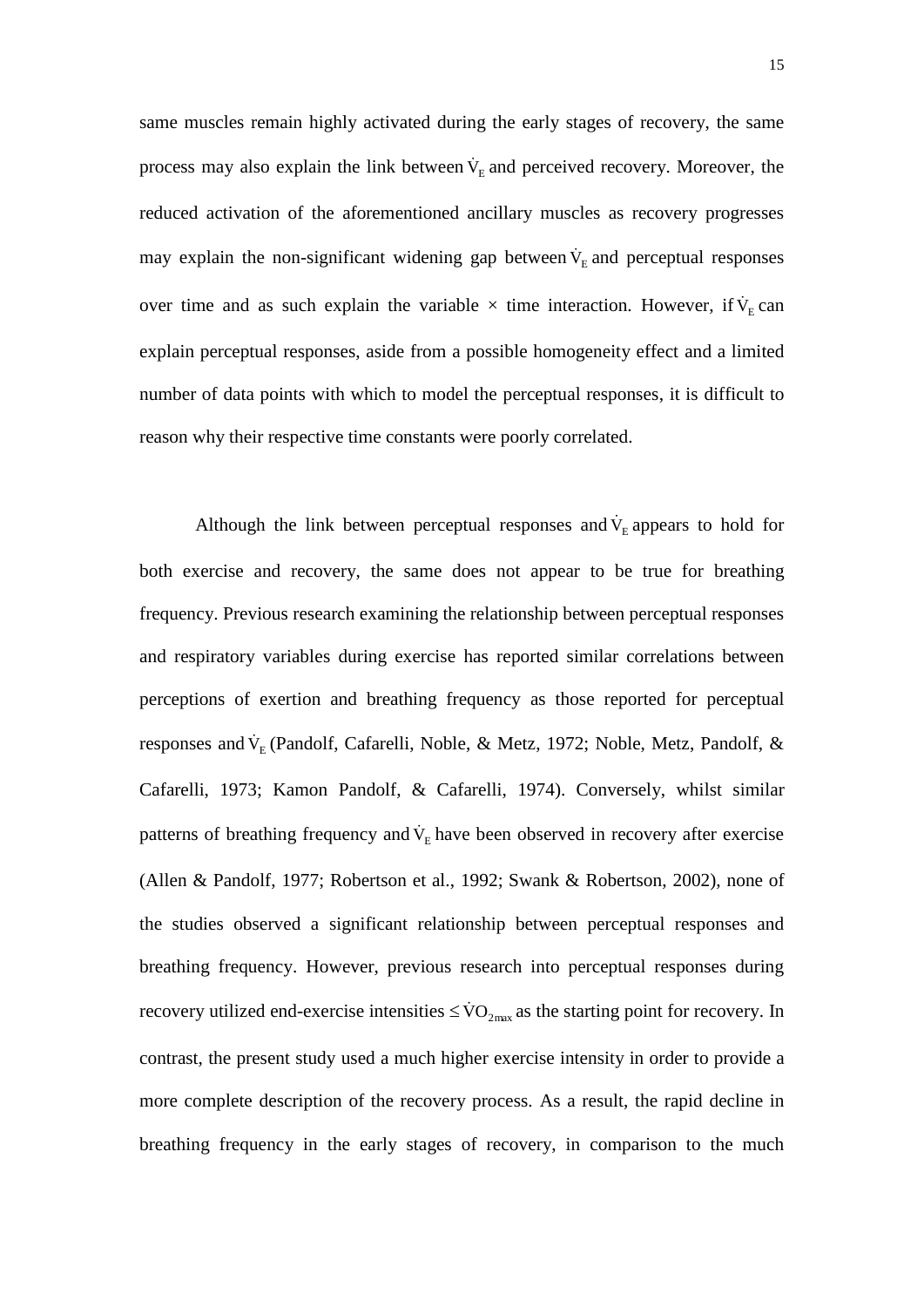steadier decline in  $\dot{V}_{E}$ , shows a clear disparity between the kinetics of the two processes.

It is difficult to say whether the cues involved in perceptions of recovery are different from those used in perceptions of effort, although the results from the breathing frequency and heart rate data suggest that this may be the case. However, the relationship between heart rate and perceived exertion during exercise is far from as certain as the original work by Borg (1970) and subsequent others (Sargeant & Davies, 1973; Skinner et al., 1973; Stamford, 1976) have suggested. For instance, the association between heart rate and perceived exertion has been shown to break down as a result of various environmental and pharmacological interventions (Ekblom & Goldbarg, 1971; Pandolf et al., 1972; Kamon et al., 1974; Davies & Sargeant, 1979). In effect, since the relationships between perceptions of effort and both breathing frequency and heart rate are far from clearly established, the perceptual cues that determine the extent of recovery could very well be the same as those used to determine levels of exertion.

The disparity between the recovery kinetics of perceptual responses compared with those of blood lactate, contrasts with the large number of studies which support a significant positive relationship ( $r = 0.61$  to 0.77) between perceived effort and blood lactate during both exercise (Edwards et al., 1972; Gamberale, 1972; Morgan & Pollock, 1977) and recovery (Allen & Pandolf, 1977; Robertson et al., 1992; Swank & Robertson, 2002). However, the lower exercise intensities used, coupled with the lack of frequent sampling  $( \leq 3$  samples per investigation), raises concerns regarding the validity of the assumptions drawn in previous recovery-based investigations. Indeed,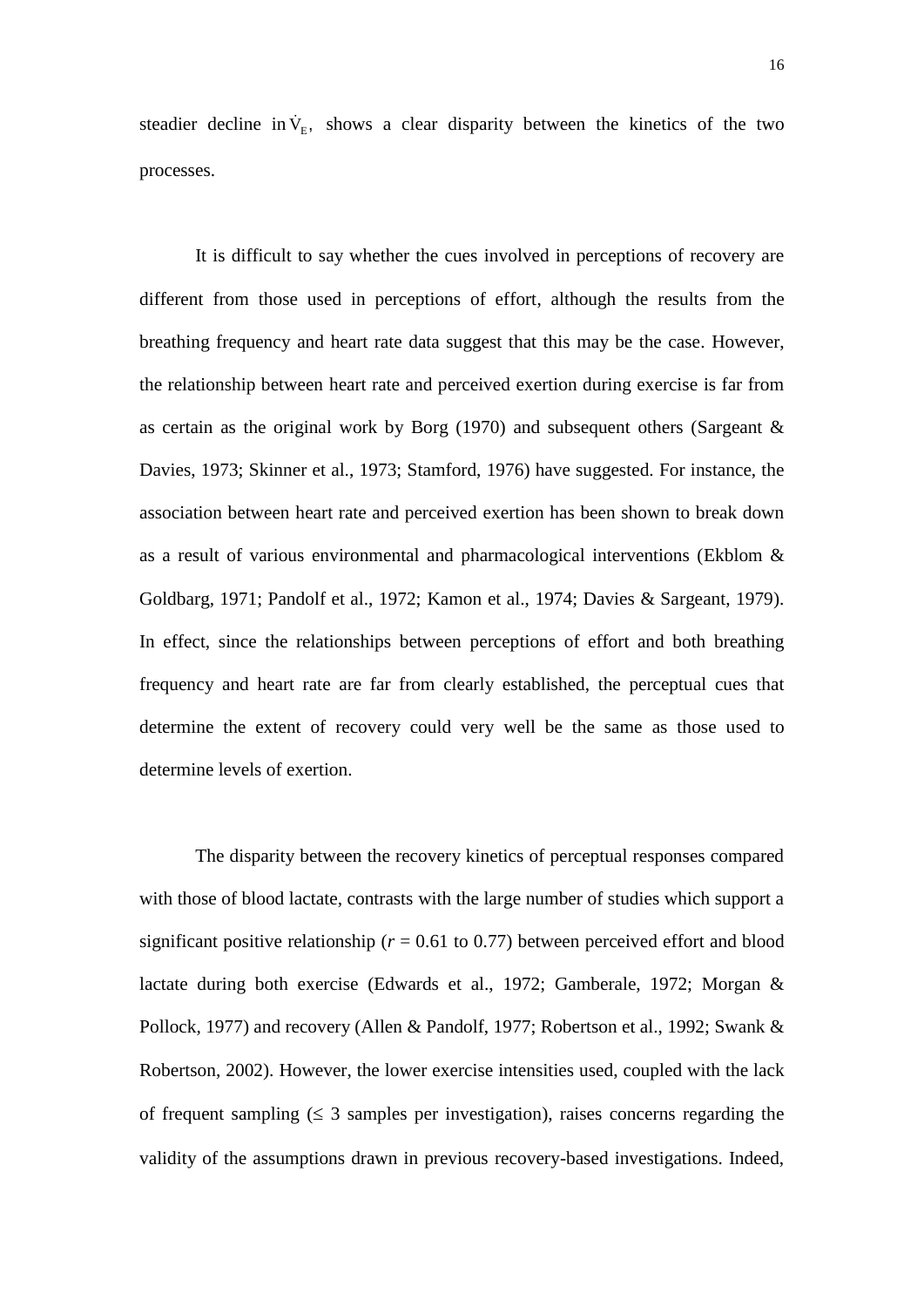Swank and Robertson (2002) highlight that the single measure of blood lactate obtained 5 minutes into their recovery protocol represents a limitation to their conclusions. Concerns also exist regarding the link between perceived effort and blood lactate during exercise since, as with  $\dot{V}_E$ , the lack of any appreciable accumulation of blood lactate below lactate threshold means that the relationship only appears to hold true for higher exercise intensities. Once again, whilst the results of various experimental interventions add support to a blood lactate/perceived effort relationship (Ekblom & Goldbarg, 1971; Gamberale, 1972; Allen & Pandolf, 1977; Boutcher, Seip, Hetzler, Pierce, Snead, et al., 1989; Hetzler, Seip, Boutcher, Pierce, Snead, et al., 1991; Haskvitz, Seip, Weltman, Rogol, & Weltman, 1992; Swank & Robertson, 2002), others report contradictory findings (Stamford & Noble, 1974; Löllgen, Graham, & Sjogaard, 1980; Staab, Agnew, & Siconolfi, 1992). If the cues for perceptual responses are the same in exercise and recovery, then the results of the present study clearly show that blood lactate is not a causal factor. However, the contrast between the above findings may simply be a reflection of the fact that muscle, rather than blood, lactate is the influential cue in the perceptual response. In effect, the increase in blood lactate during the recovery period represents the time lag between production, efflux, diffusion, and sampling. In contrast, since anaerobic glycolysis shuts down on cessation of exercise, the corresponding decline in muscle lactate could be a mediating factor in the perceptual response. Then again, the much slower decline of muscle lactate relative to that of PCr (Sahlin, Harris, & Hultman, 1979; Walter et al., 1997) suggests that neither muscle nor blood lactate is related to the perceptual response.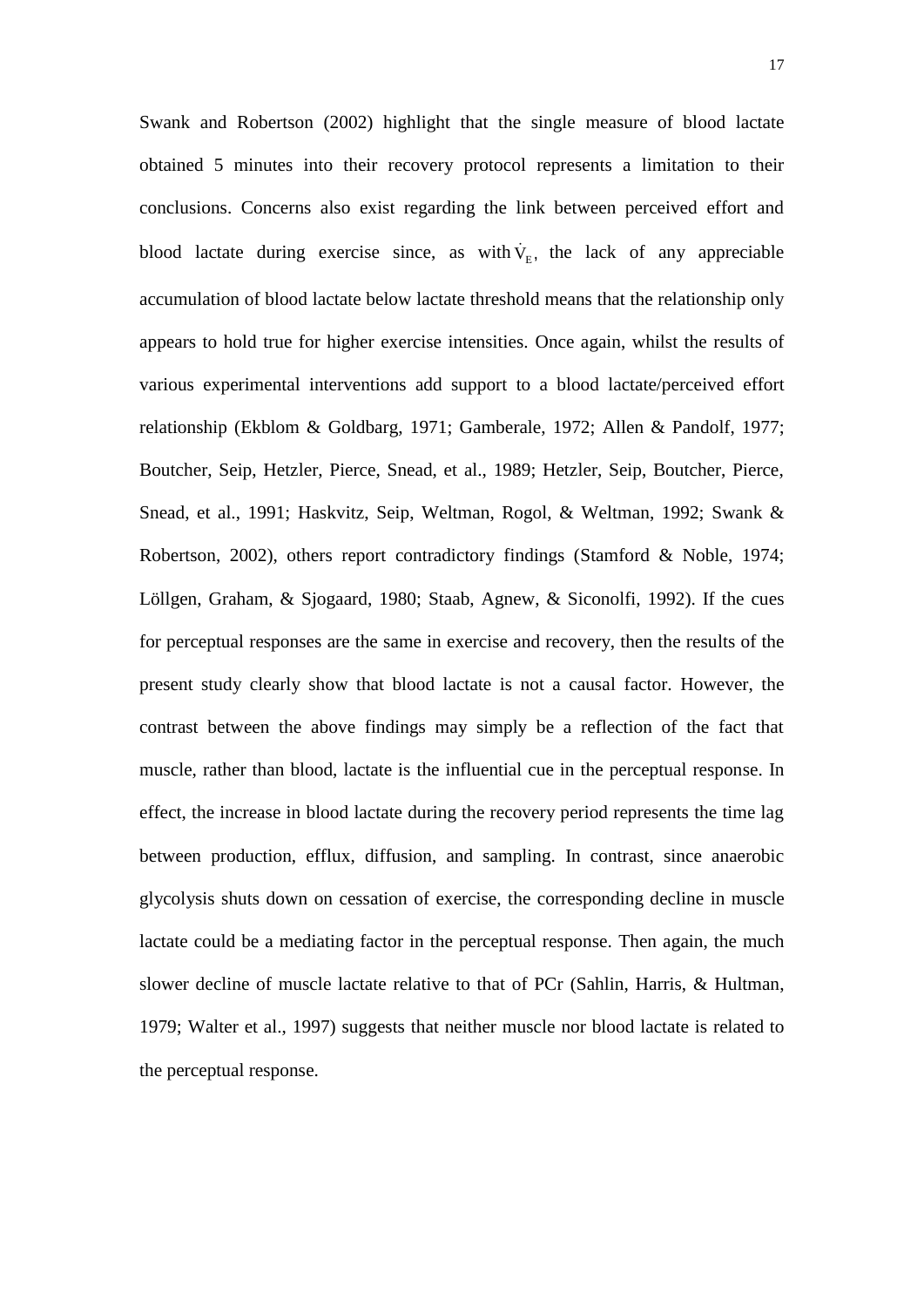Finally, whilst previous research has suggested a possible influence of core temperature on perceptual responses, it appears that any such influence only occurs under extreme environmental conditions when the ability to defend any rise in core temperature is compromized (Noble et al., 1973; Kamon et al., 1974). In the present study, the absence of any notable change in core temperature during recovery, in contrast to the relatively major changes in perceived recovery, supports the view that core temperature has no influence on perceptual responses under normal (neutral) environmental conditions (Mihevic, 1981; Hampson et al., 2001).

# **PRACTICAL APPLICATIONS**

The results of the present study show a clear disparity between perceptions of recovery and the recovery of power output. Although those same patterns of recovery converge as time progresses, individuals tend to underestimate the time to full recovery. From a practical perspective, coaches and athletes need to be aware of the above and adjust recovery periods accordingly if perceived recovery is to be used to regulate interval training performance. In the end, as with perceptions of effort, it is difficult to reconcile the physiological cues which regulate perceptions of recovery. However, if perceptual cues are the same for exercise and recovery then, based on the findings of the present study, it is difficult to make a case for influential factors other than  $\rm \dot{VO}_2$  and  $\rm \dot{V}_E$ .

## **Acknowledgements**

The authors would like to express their gratitude to all the participating subjects for their enthusiasm and commitment to this investigation, and to …………. for funding this research.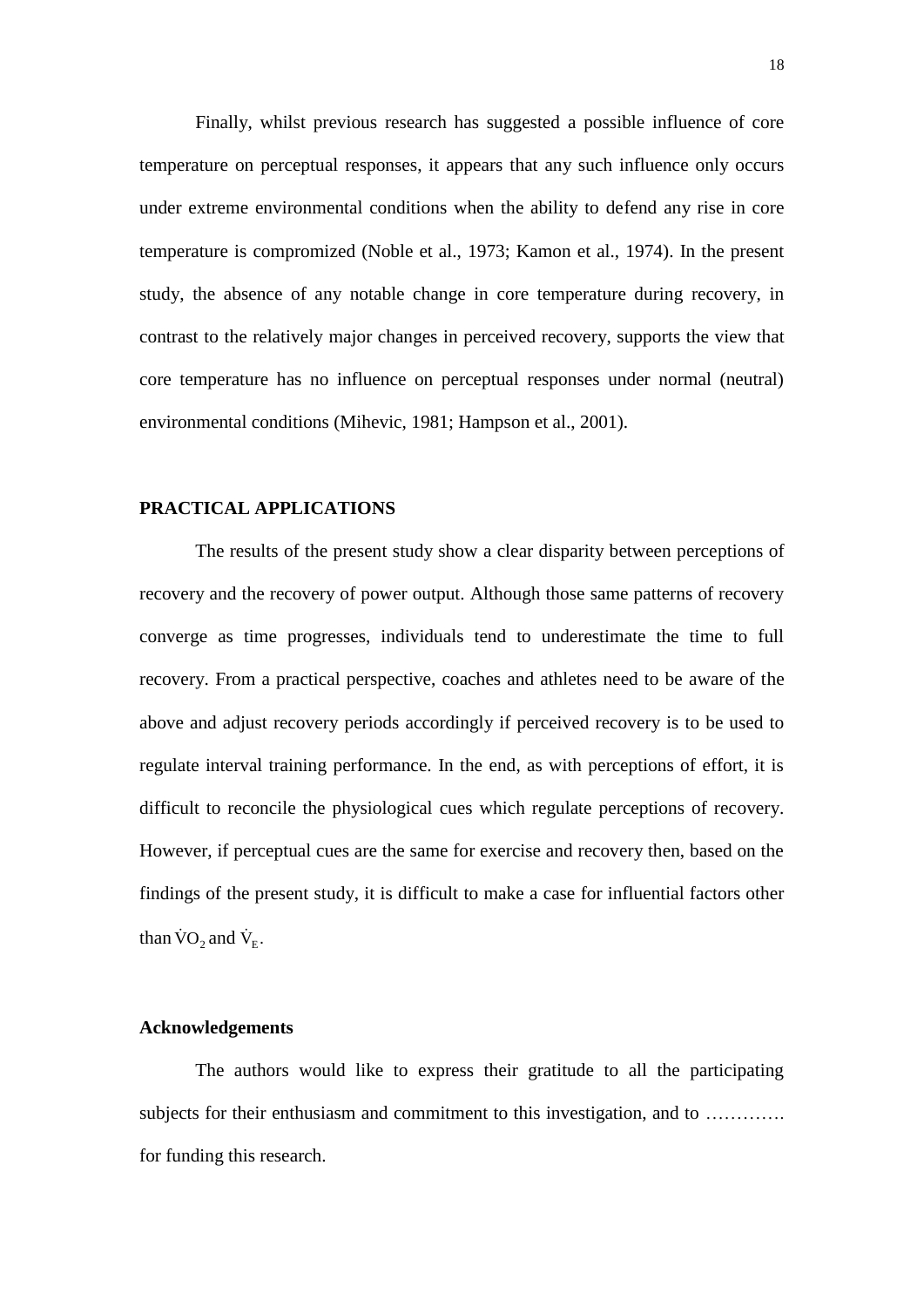#### **References**

- 1. Allen, PD, and Pandolf, KB. Perceived exertion associated with breathing hyperoxic mixtures during submaximal work. *Med Sci Sports* 9: 122-127, 1977.
- 2. Bogdanis, GC, Nevill, ME, Boobis, LH, Lakomy, HK, and Nevill, AM. Recovery of power output and muscle metabolites following 30 s of maximal sprint cycling in man. *J Physiol* 482: 467-480, 1995.
- 3. Borg, GA. Perceived exertion as an indicator of somatic stress. *Scand J Rehab Med* 2: 92–98, 1970.
- 4. Borg, GA. Psychophysical basis of perceived exertion. *Med Sci Sports Exerc* 14: 377-381, 1982.
- 5. Boutcher, SH, Seip, RL, Hetzler, RK, Pierce, EF, Snead, D, and Weltman, A. The effects of specificity of training on rating of perceived exertion at the lactate threshold. *Eur J Appl Physiol* 59: 365-369, 1989.
- 6. Cafarelli, E, and Noble, BJ. The effect of inspired carbon dioxide on subjective estimates of exertion during exercise. *Ergonomics* 19: 581-589, 1976.
- 7. Davies, CT, and Sargeant, AJ. The effects of atropine and practolol on the perception of exertion during treadmill exercise. *Ergonomics* 22: 1141-1146, 1979.
- 8. Durnin, JV, and Womersley, J. Body fat assessed from total body density and its estimation from skinfold thickness: measurements on 481 men and women aged from 16 to 72 years. *Br J Nutr* 32: 77–97, 1974.
- 9. Edwards, RH, Melcher, A, Hesser, CM, Wigertz, O, and Ekelund, LG. Physiological correlates of perceived exertion in continuous and intermittent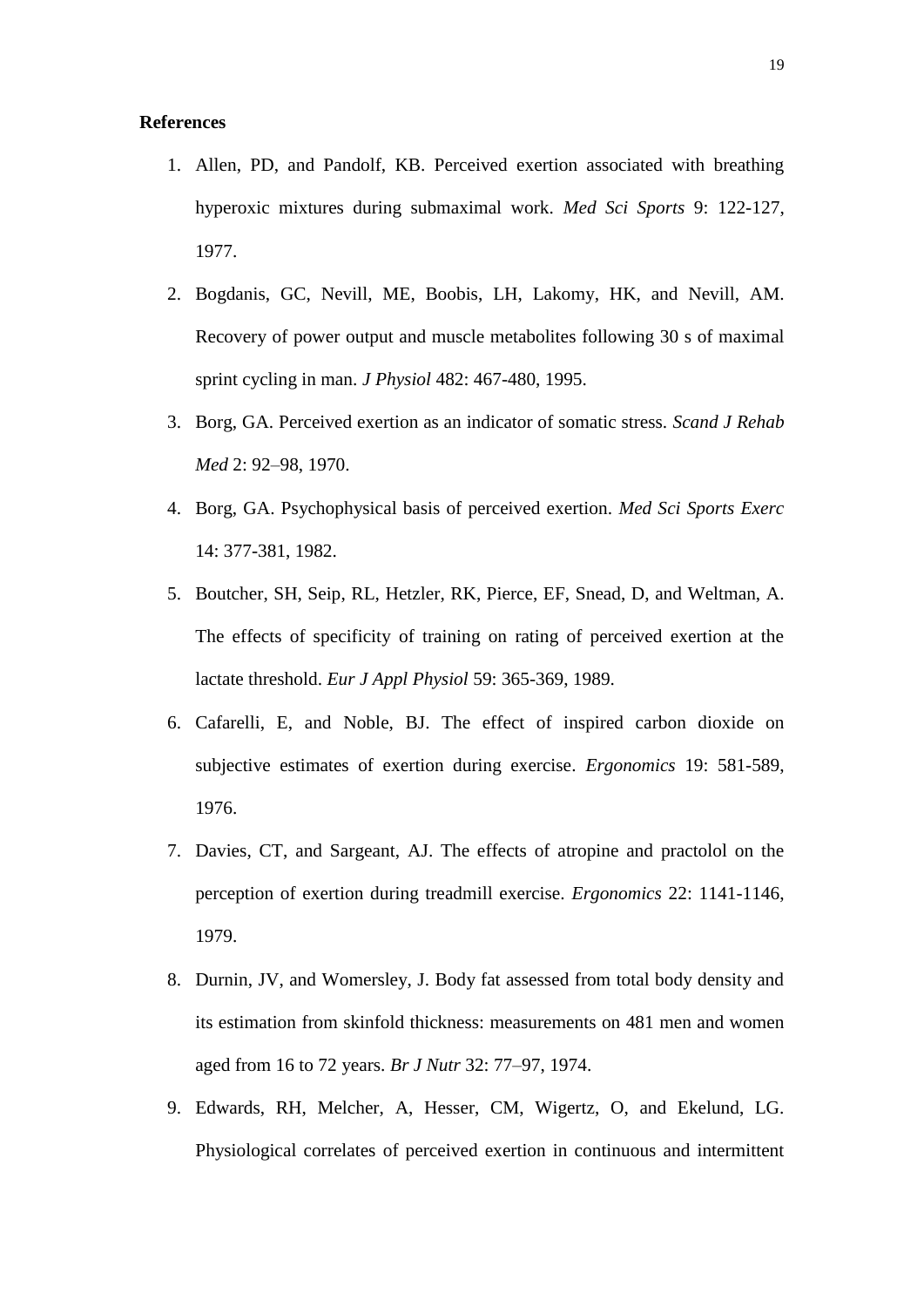exercise with the same average power output. *Eur J Clin Invest* 2: 108-114, 1972.

- 10. Ekblom, B, and Goldbarg, AN. The influence of physical training and other factors on the subjective rating of perceived exertion. *Acta Physiol Scand* 83: 399-406, 1971.
- 11. Gamberale, F. Perceived exertion, heart rate, oxygen uptake and blood lactate in different work operations. *Ergonomics* 15: 545-554, 1972.
- 12. Glaister, M, Witmer, C, Clarke, DW, Guers, JJ, Heller, JL, and Moir, GL. Familiarisation, reliability, and evaluation of a multiple sprint running test using self-selected recovery periods. *J Strength Cond Res* 24: 3296-3301, 2010.
- 13. Hampson, DB, St Clair Gibson, A, Lambert, MI, Noakes, TD. The influence of sensory cues on the perception of exertion during exercise and central regulation of exercise performance. *Sports Med* 31: 935-952, 2001.
- 14. Haskvitz, EM, Seip, RL, Weltman, JY, Rogol, AD, and Weltman A. The effect of training intensity on ratings of perceived exertion. *Int J Sports Med* 13: 377-383, 1992.
- 15. Hetzler, RK, Seip, RL, Boutcher, SH, Pierce, E, Snead, D, and Weltman A. Effect of exercise modality on ratings of perceived exertion at various lactate concentrations. *Med Sci Sports Exerc* 23: 88-92, 1991.
- 16. Kamon, E, Pandolf, K, and Cafarelli, E. The relationship between perceptual information and physiological responses to exercise in the heat. *J Hum Ergol (Tokyo)* 3: 45-54, 1974.
- 17. Löllgen, H, Graham, T, and Sjogaard, G. Muscle metabolites, force, and perceived exertion bicycling at varying pedal rates. *Med Sci Sports Exerc* 12: 345-351, 1980.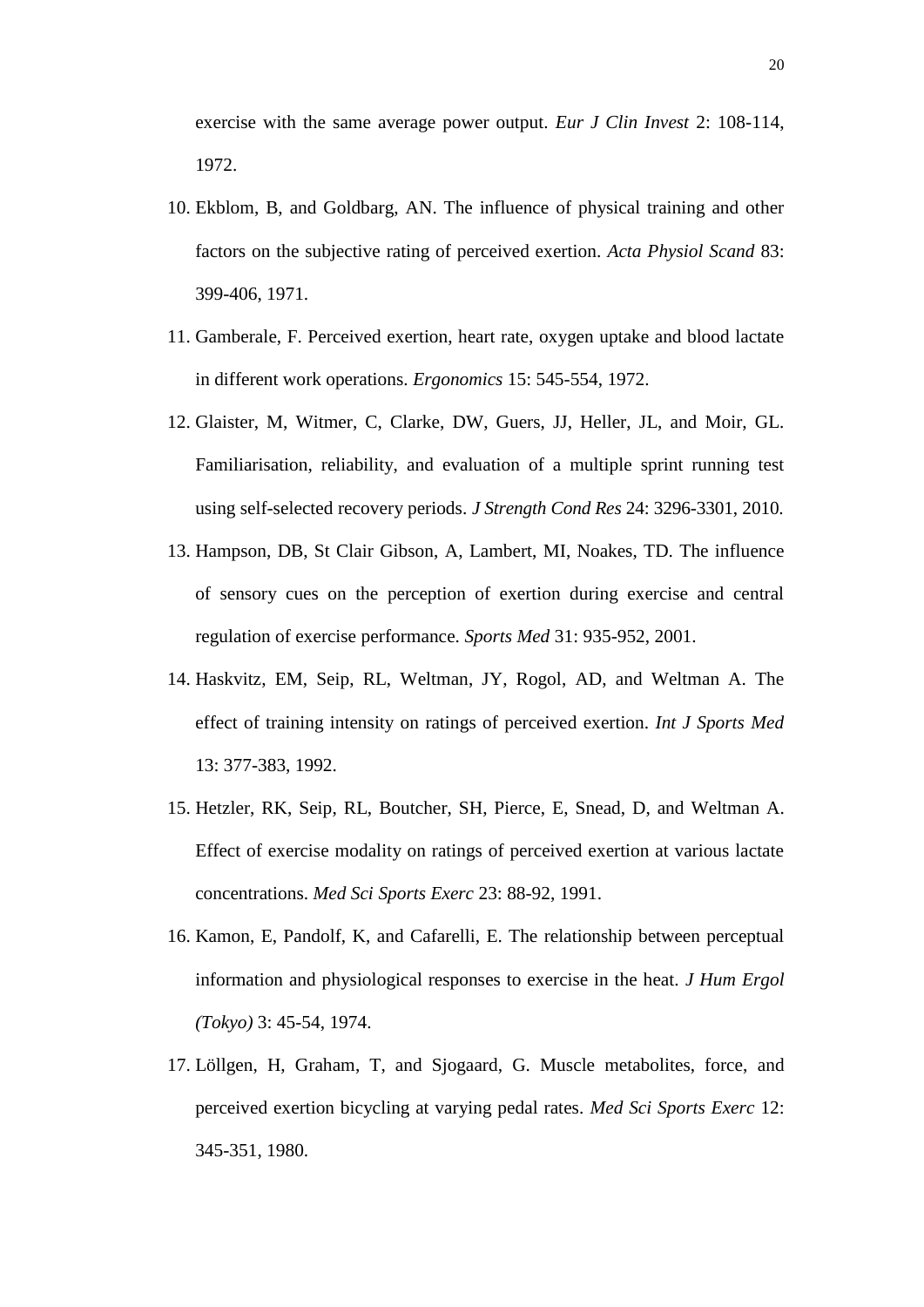- 18. Mihevic, PM. Sensory cues for perceived exertion: a review. *Med Sci Sports Exerc* 13: 150-163, 1981.
- 19. Morgan, WP, and Pollock, ML. Psychologic characterization of the elite distance runner. *Ann NY Acad Sci* 301: 382-403, 1977.
- 20. Noble, BJ. Validity of perceptions during recovery from maximal exercise in men and women. *Percept Mot Skills* 49: 891-897, 1979.
- 21. Noble, BJ, Metz, KF, Pandolf, KB, and Cafarelli, E. Perceptual responses to exercise: a multiple regression study. *Med Sci Sports* 5: 104-109, 1973.
- 22. Pandolf, KB, Cafarelli, E, Noble, BJ, and Metz, KF. Perceptual responses during prolonged work. *Percept Mot Skills* 35: 975-985, 1972.
- 23. Robertson, RJ. Central signals of perceived exertion during dynamic exercise. *Med Sci Sports Exerc* 14: 390-396, 1982.
- 24. Robertson, RJ, Nixon, PA, Caspersen, CJ, Metz, KF, Abbott, RA, and Goss, FL. Abatement of exertional perceptions following dynamic exercise: physiological mediators. *Med Sci Sports Exerc* 24: 346-353, 1992.
- 25. Rossiter, HB, Ward, SA, Kowalchuk, JM, Howe, FA, Griffiths, JR, and Whipp, BJ. Dynamic asymmetry of phosphocreatine concentration and  $O<sub>2</sub>$ uptake between the on- and off-transients of moderate- and high-intensity exercise in humans. *J Physiol* 541: 991-1002, 2002.
- 26. Sahlin, K, Harris, RC, and Hultman, E. Resynthesis of creatine phosphate in human muscle after exercise in relation to intramuscular pH and availability of oxygen. *Scand J Clin Lab Invest* 39: 551-558, 1979.
- 27. Sargeant, AJ, and Davies, CT. Perceived exertion during rhythmic exercise involving different muscle masses. *J Hum Ergol (Tokyo)* 2: 3-11, 1973.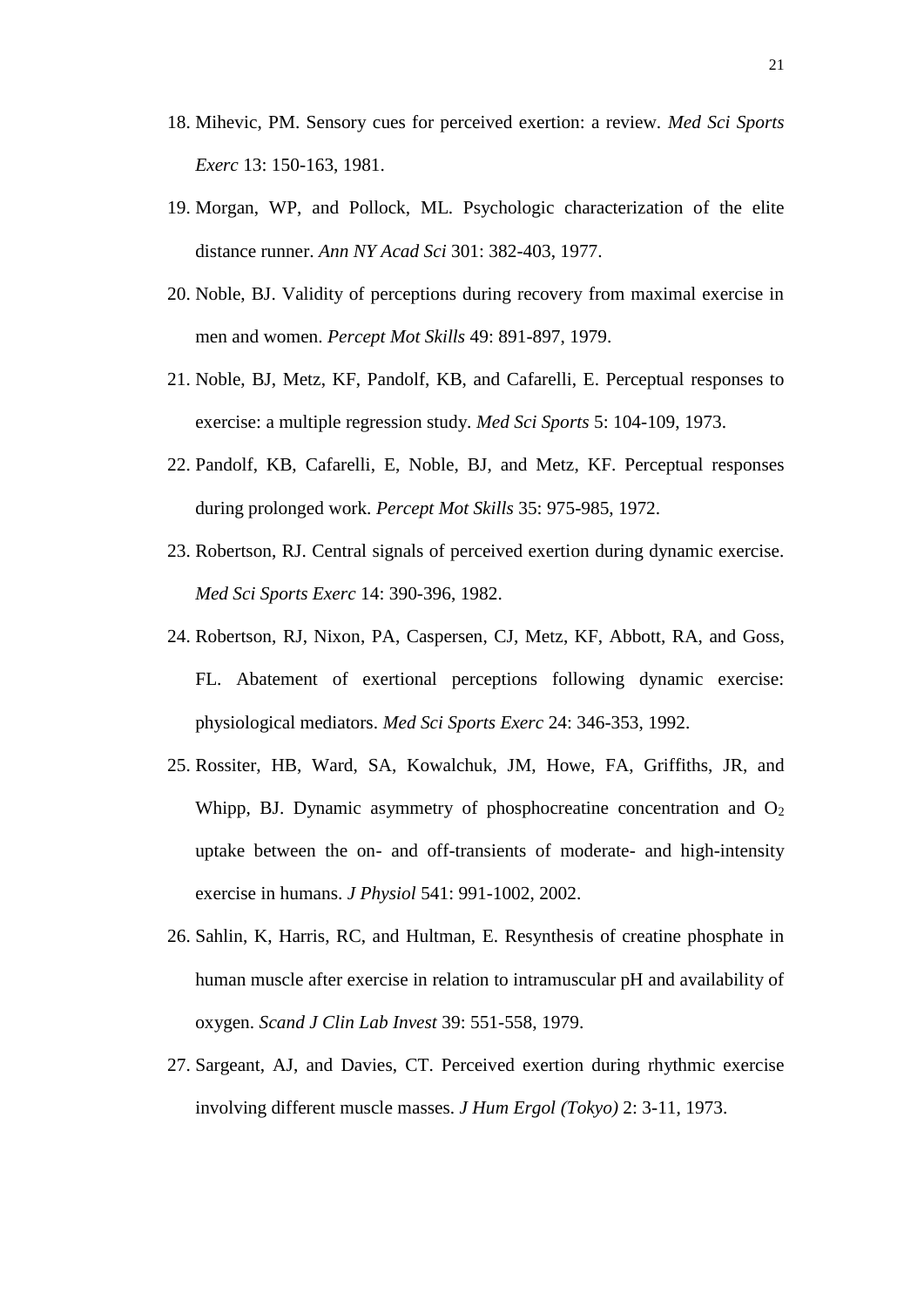- 28. Skinner, JS, Hutsler, R, Bergsteinova, V, and Buskirk, ER. Perception of effort during different types of exercise and under different environmental conditions. *Med Sci Sports* 5: 110-115, 1973.
- 29. Staab, JS, Agnew, JW, and Siconolfi, SF. Metabolic and performance responses to uphill and downhill running in distance runners. *Med Sci Sports Exerc* 24: 124-127, 1992.
- 30. Stamford, BA. Validity and reliability of subjective ratings of perceived exertion during work. *Ergonomics* 19: 53-60, 1976.
- 31. Stamford, BA, and Noble, BJ. Metabolic cost and perception of effort during bicycle ergometer work performance. *Med Sci Sports* 6: 226-231, 1974.
- 32. Swank, AM, and Robertson, RJ. Effect of induced alkalosis on perception of exertion during exercise recovery. *J Strength Cond Res* 16: 491-499, 2002.
- 33. Walter, G, Vandenborne, K, McCully, KK, and Leigh, JS. Noninvasive measurement of phosphocreatine recovery kinetics in single human muscles. *Am J Physiol* 272: C525-534, 1997.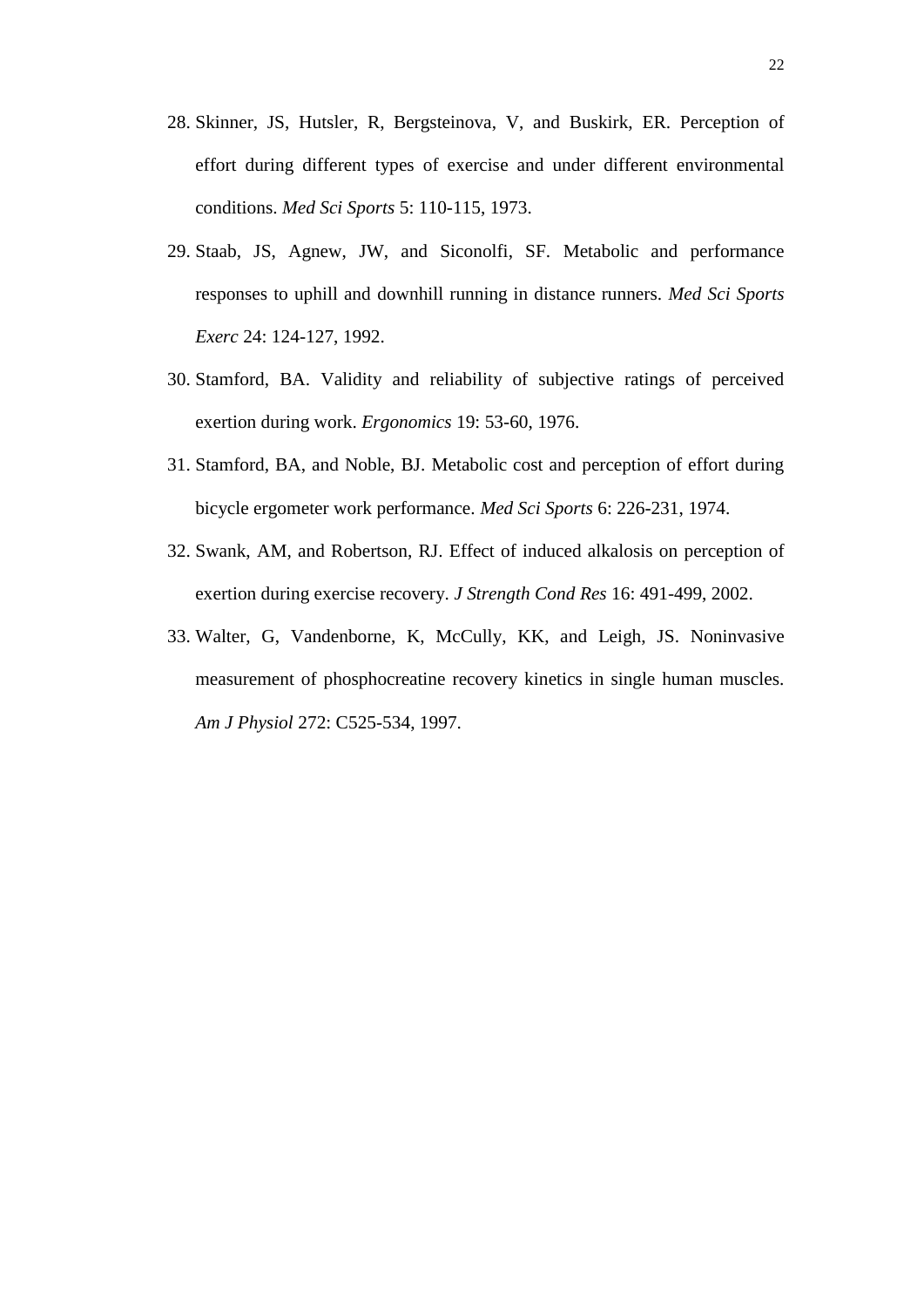

Figure 1. The recovery patterns of peak power output and perceived recovery following a maximal 30 s cycle sprint  $(n = 17)$ . Values are means; bars are standard deviations. \*Significantly different from data at the same time point  $(p < 0.05)$ .



**Figure 2.** Comparisons between perceived recovery and the recovery processes of oxygen uptake (A), minute ventilation (B), breathing frequency (C) and heart rate (D)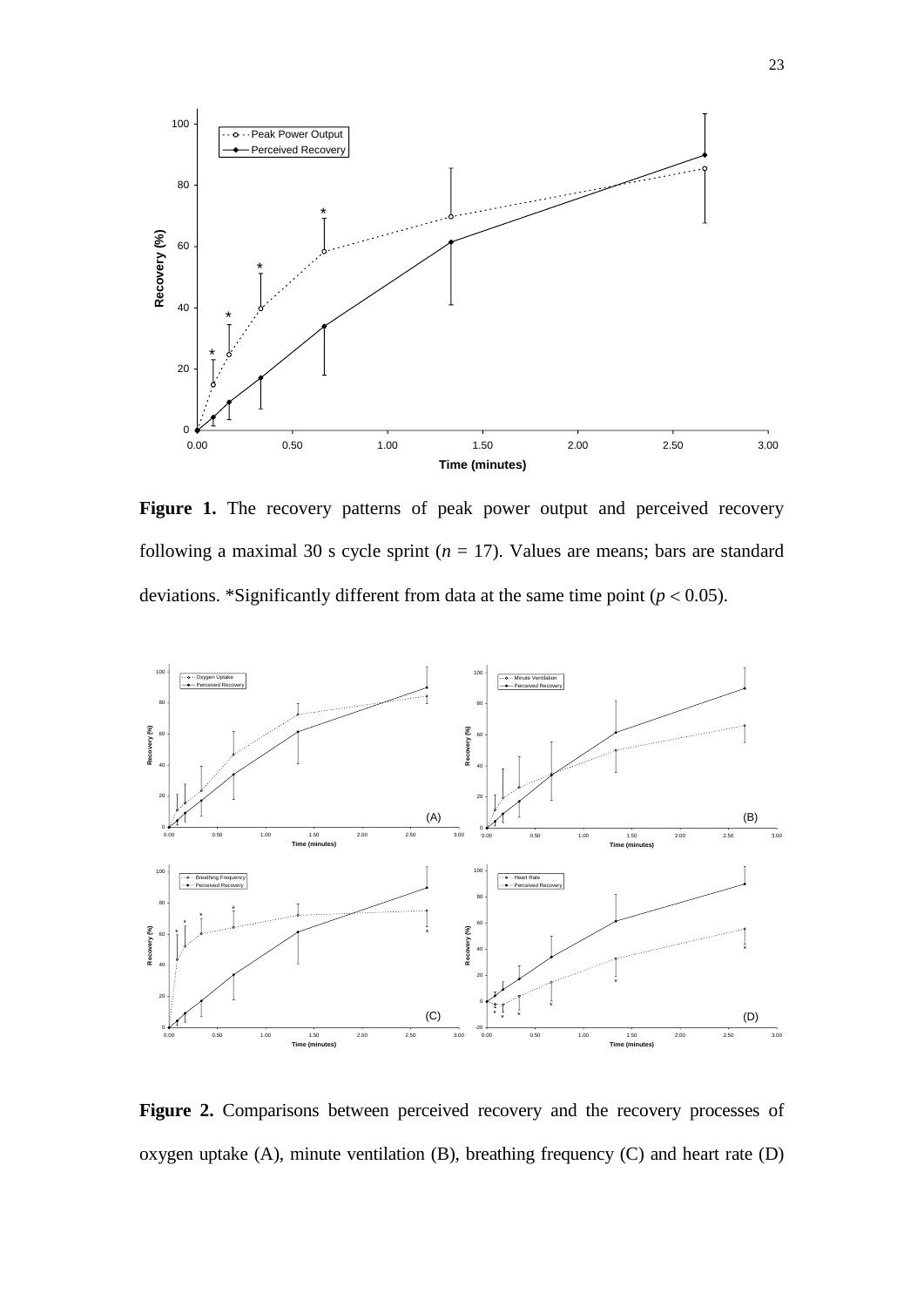following a maximal 30 s cycle sprint  $(n = 17)$ . Values are shown as percentages of full recovery (derived from resting data) to allow direct comparisons between variables. Values are means; bars are standard deviations. \*Significantly different from data at the same time point ( $p < 0.05$ ).



**Figure 3.** Oxygen uptake (A), minute ventilation (B), breathing frequency (C) and heart rate (D) during five minutes of recovery following a maximal 30 s cycle sprint  $(n = 17)$ . Solid lines are means; dashed lines are standard deviations.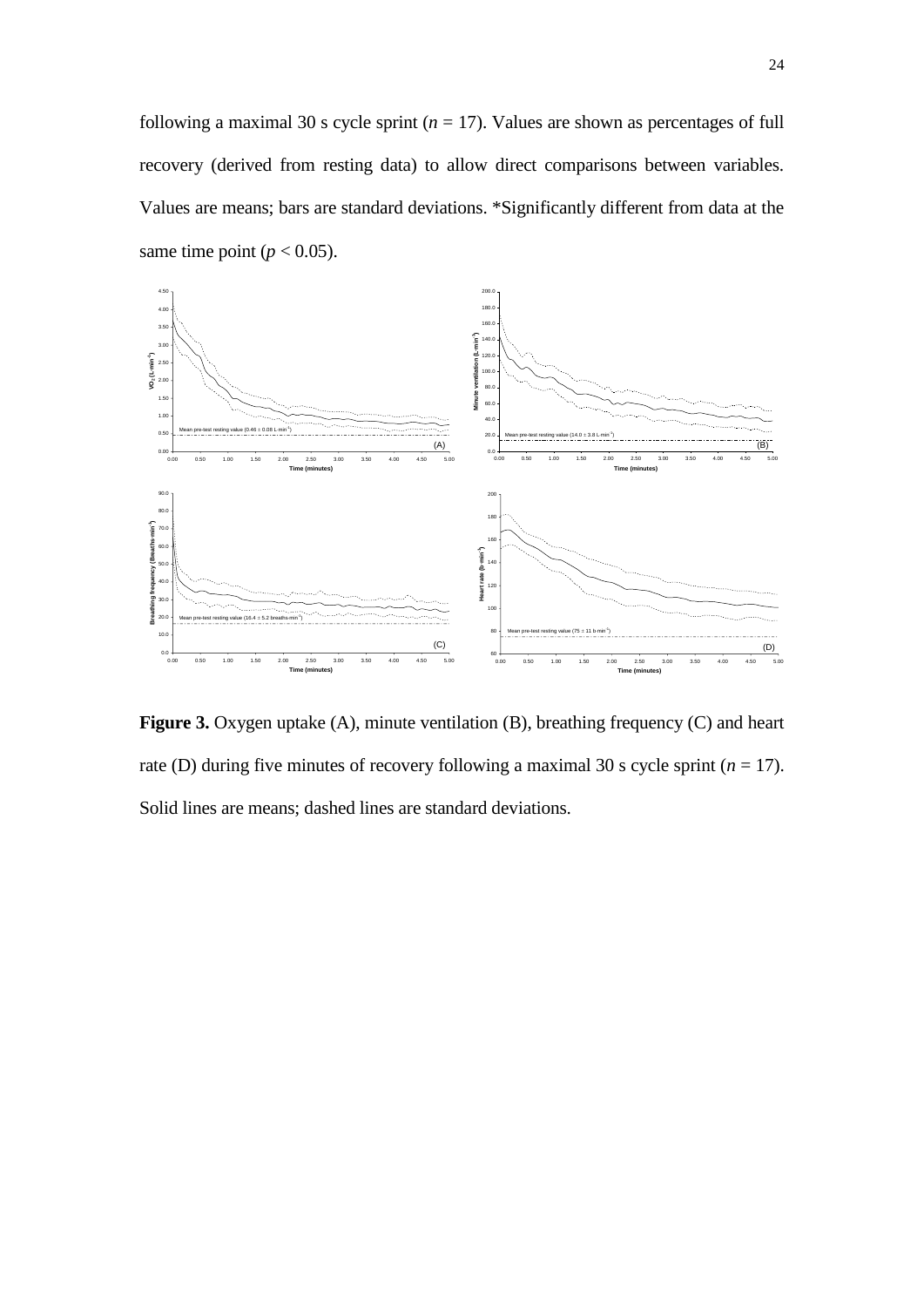

Figure 4. The patterns of perceived recovery and those of blood lactate (A) and core temperature (B) during recovery following a maximal 30 s cycle sprint  $(n = 17)$ . Values are means; bars are standard deviations. \*Significantly different from data at corresponding time point ( $p < 0.05$ ). <sup>#</sup>No direct comparison made.